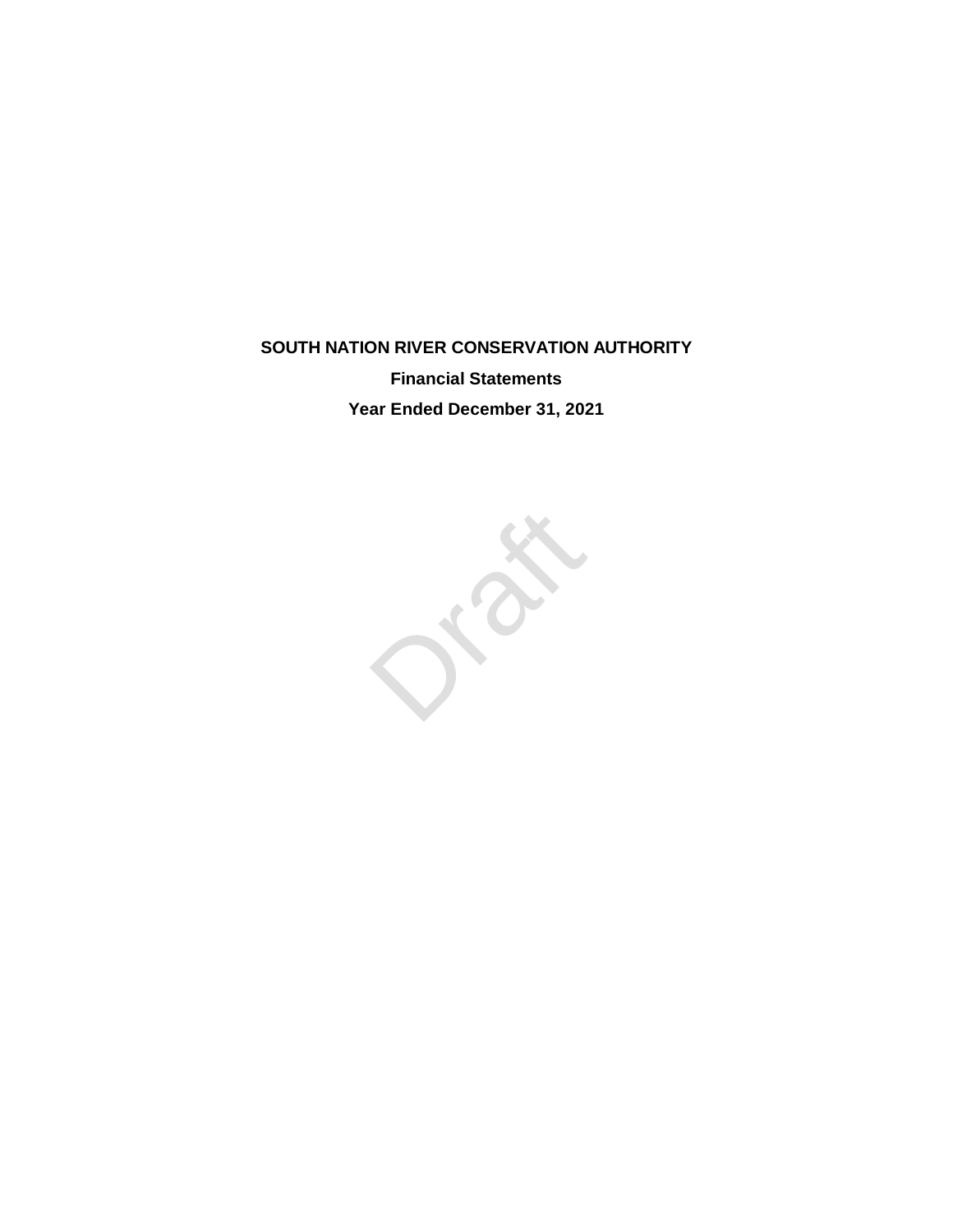## **SOUTH NATION RIVER CONSERVATION AUTHORITY Index to Financial Statements Year Ended December 31, 2021**

|                                                     | Page     |
|-----------------------------------------------------|----------|
| MANAGEMENT'S RESPONSIBILITY FOR FINANCIAL REPORTING | 1        |
| INDEPENDENT AUDITOR'S REPORT                        | $2 - 3$  |
| <b>FINANCIAL STATEMENTS</b>                         |          |
| <b>Statement of Financial Position</b>              | 4        |
| Statement of Changes in Net Financial Assets        | 5        |
| <b>Statement of Continuity of Reserves</b>          | 6        |
| <b>Statement of Operations</b>                      | 7        |
| <b>Statement of Cash Flows</b>                      | 8        |
| <b>Notes to Financial Statements</b>                | $9 - 17$ |
| Resource Management (Schedule 1)                    | 18       |
| Property & Approvals (Schedule 2)                   | 19       |
| Corporate & Community Services (Schedule 3)         | 20       |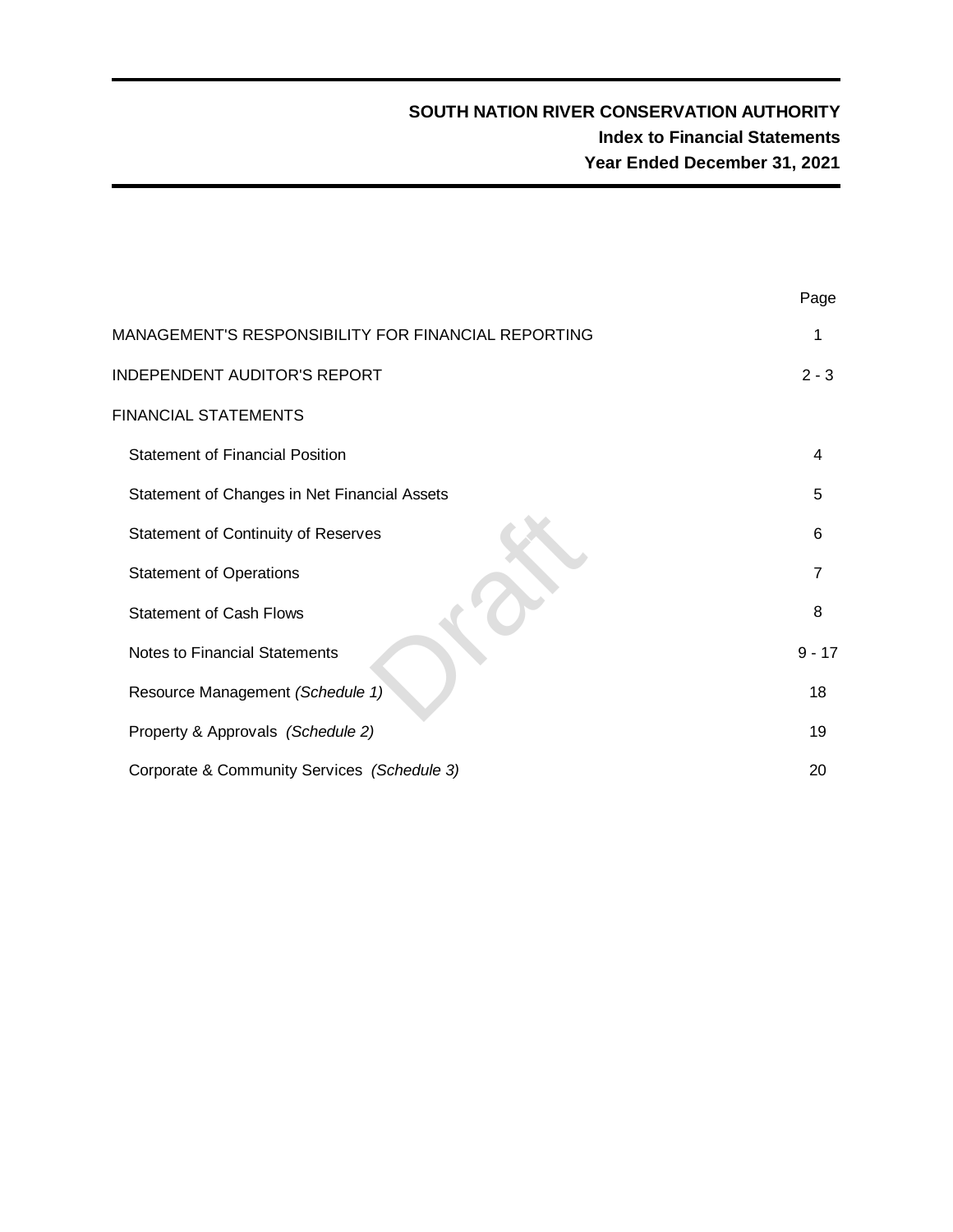### **MANAGEMENT'S RESPONSIBILITY FOR FINANCIAL REPORTING**

The financial statements of South Nation River Conservation Authority are the responsibility of management and have been approved by the Board.

The financial statements of South Nation River Conservation Authority have been prepared in accordance with Canadian accounting standards for not-for-profit organizations (ASNPO) When alternative accounting methods exist, management has chosen those it deems most appropriate in the circumstances. A summary of the significant accounting policies are described in Note 2 of the financial statements. These statements include certain amounts based on management's estimates and judgments. Management has determined such amounts based on a reasonable basis in order to ensure that the financial statements are presented fairly in all material respects.

The Authority's management maintains a system of internal controls designed to provide reasonable assurance that assets are safeguarded, transactions are properly authorized and recorded in compliance with legislative and regulatory requirements, and reliable financial information is available on a timely basis for preparation of the financial statements. These systems are monitored and evaluated by management.

The Board of Directors is responsible for ensuring that management fulfills its responsibility for financial reporting and is ultimately responsible for reviewing and approving the financial statements. The Board meets periodically with management and the members' auditors to review significant accounting, reporting and internal control matters. The Board also considers, for approval by the members, the engagement or re-appointment of the external auditors. Fernents, and reliable linancial<br>cial statements. These systems<br>e for ensuring that management<br>le for reviewing and approving t<br>ent and the members' auditors<br>rs. The Board also considers,<br>external auditors.<br>a audited by Ba

The financial statements have been audited by Baker Tilly REO LLP, independent external auditors appointed by the authority, in accordance with Canadian auditing standards. The accompanying Independent Auditor's Report outlines their responsibilities, the scope of their examination and their opinion on the Authority's financial statements.

Chairman Linda Hutchinson, Director

Finch, ON April 21, 2022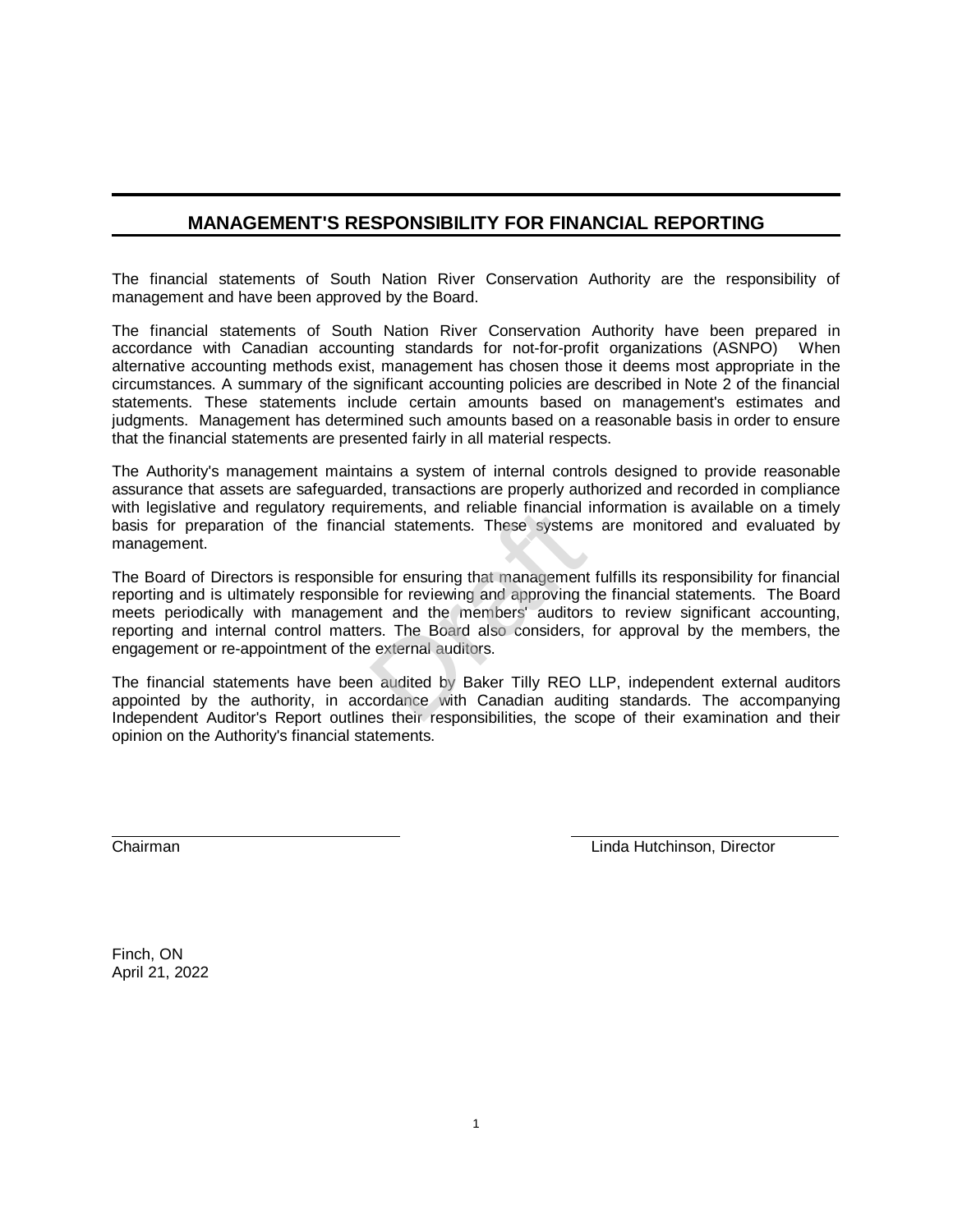## **INDEPENDENT AUDITOR'S REPORT**

#### To the Members of South Nation River Conservation Authority

#### *Opinion*

We have audited the financial statements of South Nation River Conservation Authority (the Authority), which comprise the statement of cash flows for the year then ended, and notes to the financial statements, including a summary of significant accounting policies.

In our opinion, the accompanying financial statements present fairly, in all material respects, the financial position of the Authority as at December 31, 2021, and the results of its operations and cash flows for the year then ended in accordance with Canadian accounting standards for not-for-profit organizations (ASNPO) significant accounting policies.<br>
ancial statements present fairly,<br>
mber 31, 2021, and the results<br>
with Canadian accounting stand<br>
with Canadian accounting stand<br>
dance with Canadian generally<br>
s are further described in

#### *Basis for Opinion*

We conducted our audit in accordance with Canadian generally accepted auditing standards. Our responsibilities under those standards are further described in the *Auditor's Responsibilities for the Audit of the Financial Statements* section of our report. We are independent of the Authority in accordance with ethical requirements that are relevant to our audit of the financial statements in Canada, and we have fulfilled our other ethical responsibilities in accordance with these requirements. We believe that the audit evidence we have obtained is sufficient and appropriate to provide a basis for our opinion.

#### *Responsibilities of Management and Those Charged with Governance for the Financial Statements*

Management is responsible for the preparation and fair presentation of the financial statements in accordance with ASNPO, and for such internal control as management determines is necessary to enable the preparation of financial statements that are free from material misstatement, whether due to fraud or error.

In preparing the financial statements, management is responsible for assessing the Authority's ability to continue as a going concern, disclosing, as applicable, matters related to going concern and using the going concern basis of accounting unless management either intends to liquidate the Authority or to cease operations, or has no realistic alternative but to do so.

Those charged with governance are responsible for overseeing the Authority's financial reporting process.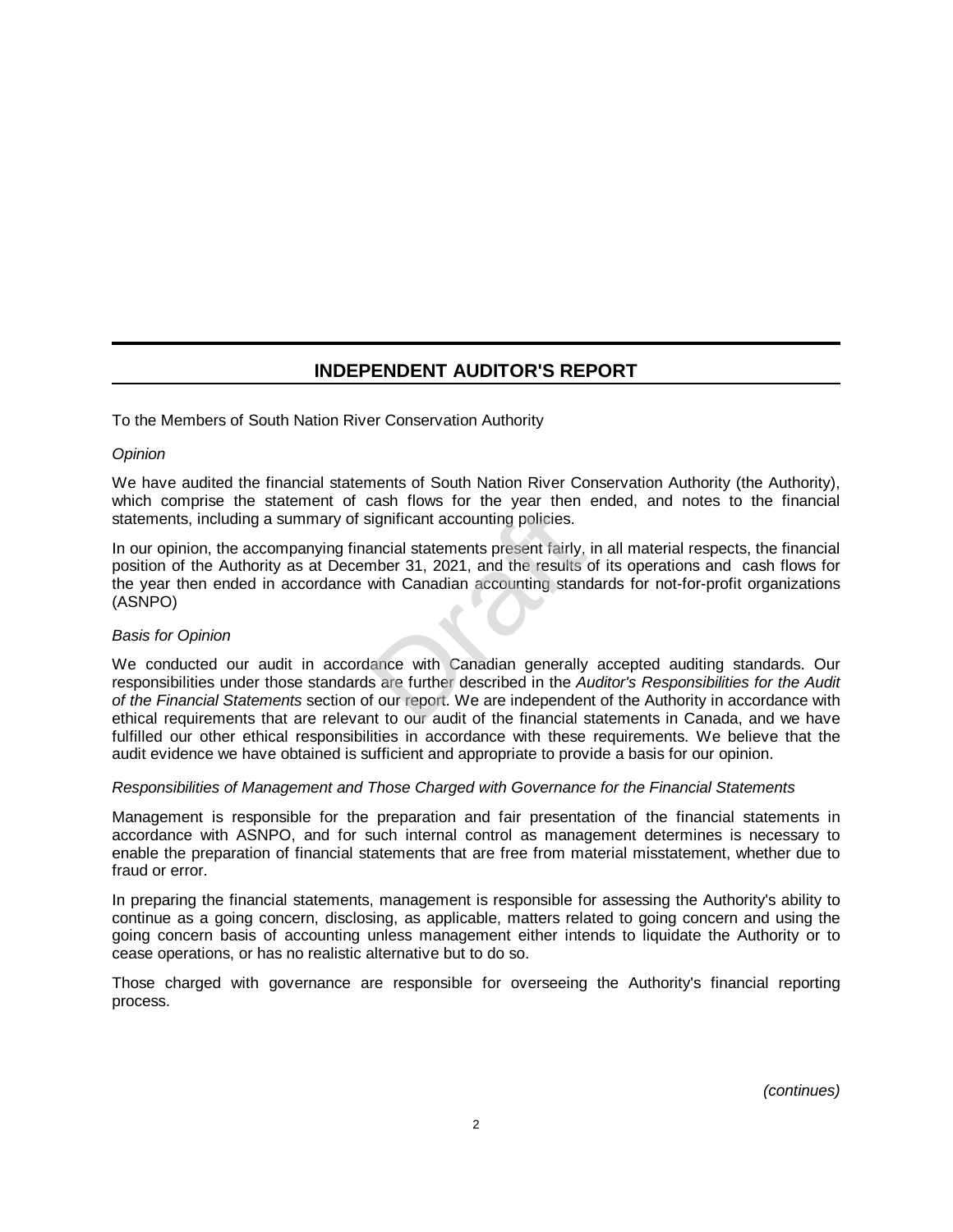Independent Auditor's Report to the Members of South Nation River Conservation Authority *(continued)*

#### *Auditor's Responsibilities for the Audit of the Financial Statements*

Our objectives are to obtain reasonable assurance about whether the financial statements as a whole are free from material misstatement, whether due to fraud or error, and to issue an auditor's report that includes our opinion. Reasonable assurance is a high level of assurance, but is not a guarantee that an audit conducted in accordance with Canadian generally accepted auditing standards will always detect a material misstatement when it exists. Misstatements can arise from fraud or error and are considered material if, individually or in the aggregate, they could reasonably be expected to influence the economic decisions of users taken on the basis of these financial statements.

As part of an audit in accordance with Canadian generally accepted auditing standards, we exercise professional judgment and maintain professional skepticism throughout the audit. We also:

- <sup>l</sup> Identify and assess the risks of material misstatement of the financial statements, whether due to fraud or error, design and perform audit procedures responsive to those risks, and obtain audit evidence that is sufficient and appropriate to provide a basis for our opinion. The risk of not detecting a material misstatement resulting from fraud is higher than for one resulting from error, as fraud may involve collusion, forgery, intentional omissions, misrepresentations, or the override of internal control.
- <sup>l</sup> Obtain an understanding of internal control relevant to the audit in order to design audit procedures that are appropriate in the circumstances, but not for the purpose of expressing an opinion on the effectiveness of the Authority's internal control.
- <sup>l</sup> Evaluate the appropriateness of accounting policies used and the reasonableness of accounting estimates and related disclosures made by management.
- <sup>l</sup> Conclude on the appropriateness of management's use of the going concern basis of accounting and, based on the audit evidence obtained, whether a material uncertainty exists related to events or conditions that may cast significant doubt on the Authority's ability to continue as a going concern. If we conclude that a material uncertainty exists, we are required to draw attention in our auditor's report to the related disclosures in the financial statements or, if such disclosures are inadequate, to modify our opinion. Our conclusions are based on the audit evidence obtained up to the date of our auditor's report. However, future events or conditions may cause the Authority to cease to continue as a going concern. rnal control relevant to the audi-<br>
imstances, but not for the purporternal control.<br>
of accounting policies used and<br>
smade by management.<br>
ss of management's use of the<br>
ce obtained, whether a material<br>
ignificant doubt
- <sup>l</sup> Evaluate the overall presentation, structure and content of the financial statements, including the disclosures, and whether the financial statements represent the underlying transactions and events in a manner that achieves fair presentation.

We communicate with those charged with governance regarding, among other matters, the planned scope and timing of the audit and significant audit findings, including any significant deficiencies in internal control that we identify during our audit.

Winchester, Ontario

April 13, 2022 Chartered Professional Accountants, Licensed Public Accountants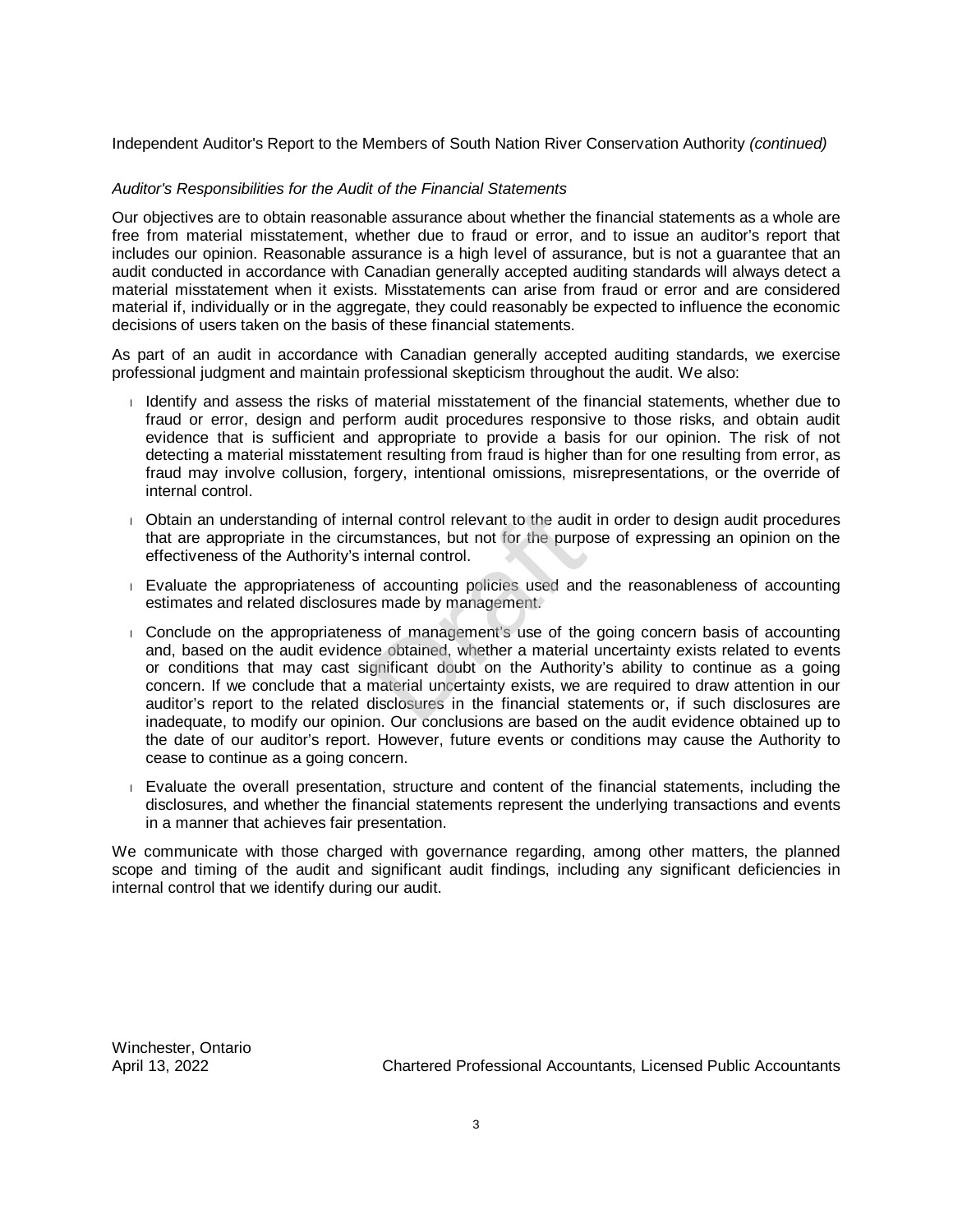### **Statement of Financial Position Year Ended December 31, 2021**

|                                                                                              | 2021                 | 2020                 |
|----------------------------------------------------------------------------------------------|----------------------|----------------------|
| <b>FINANCIAL ASSETS</b><br>Cash                                                              | \$<br>3,707,167      | \$<br>2,835,543      |
| Accounts receivable                                                                          | 1,351,224            | 1,520,485            |
| Receivable from municipalities (Note 4)                                                      | 366,985              | 424,505              |
|                                                                                              | 5,425,376            | 4,780,533            |
| <b>LIABILITIES</b><br>Accounts payable and accrued liabilities                               | 652,167              | 728,394              |
| Deferred income (Note 5)                                                                     | 1,717,063            | 1,239,149            |
|                                                                                              | 2,369,230            | 1,967,543            |
| <b>NET FINANCIAL ASSETS</b>                                                                  | 3,056,146            | 2,812,990            |
| <b>NON-FINANCIAL ASSETS</b><br>Tangible capital assets (Note 6)<br>Assets under construction | 10,849,510<br>8,172  | 10,393,755           |
| Prepaid expenses                                                                             | 50,535<br>10,908,217 | 73,282<br>10,467,037 |
| <b>ACCUMULATED SURPLUS (Note 11)</b>                                                         | \$13,964,363         | \$13,280,027         |
|                                                                                              |                      |                      |
|                                                                                              |                      |                      |

ON BEHALF OF THE BOARD

\_\_\_\_\_\_\_\_\_\_\_\_\_\_\_\_\_\_\_\_\_\_\_\_\_\_\_\_\_\_\_\_\_\_\_\_\_\_\_\_\_\_\_\_ Chairman

\_\_\_\_\_\_\_\_\_\_\_\_\_\_\_\_\_\_\_\_\_\_\_\_\_\_\_\_\_\_\_\_\_\_\_\_\_\_\_\_\_\_\_\_ Director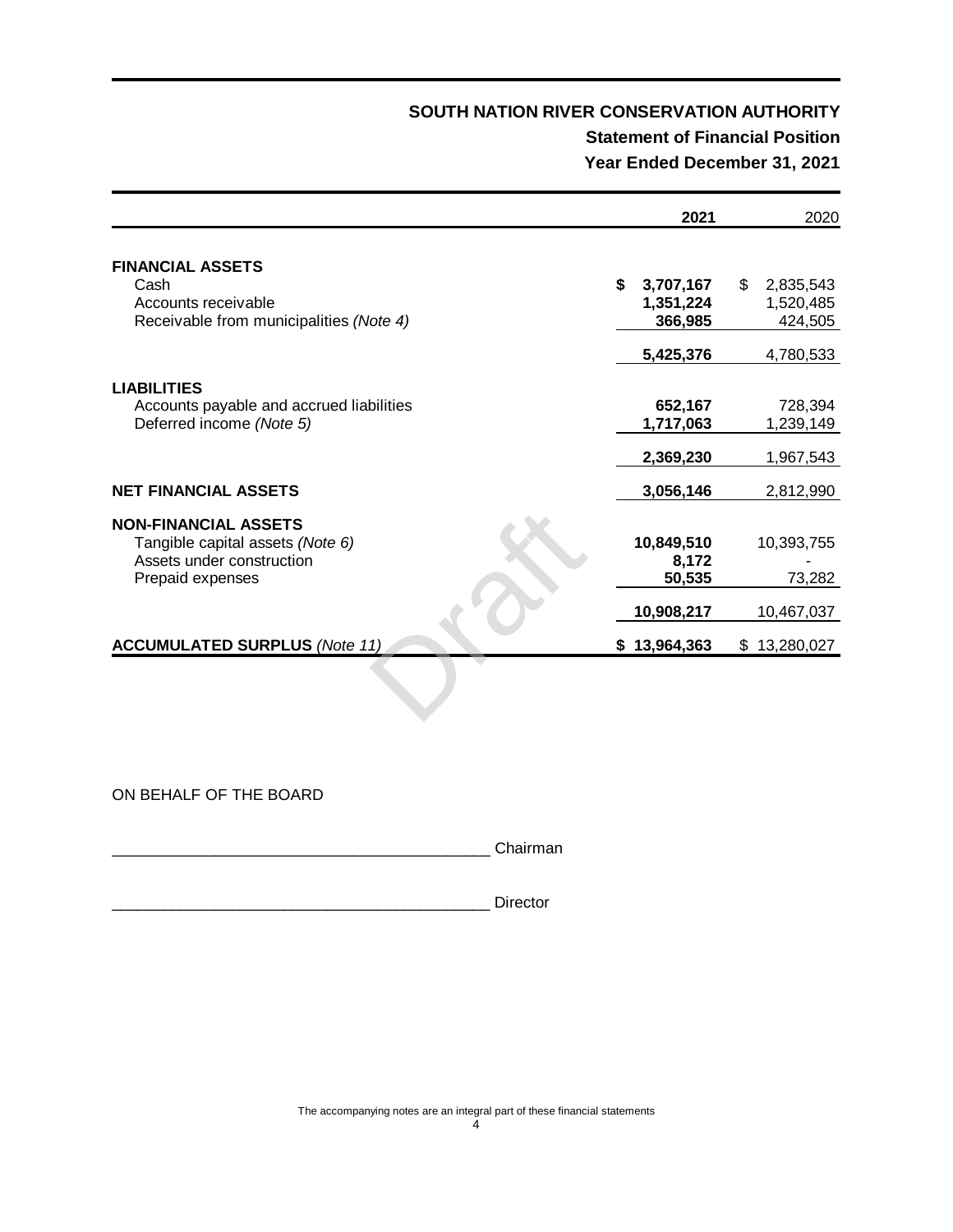# **Statement of Changes in Net Financial Assets**

## **Year Ended December 31, 2021**

|                                                            | <b>Budget</b><br>2021 | <b>Actual</b><br>2021 | Actual<br>2020  |
|------------------------------------------------------------|-----------------------|-----------------------|-----------------|
| Net surplus for the year                                   | \$<br>(111, 315)      | \$<br>684,336         | \$<br>43,090    |
| Acquisition of tangible capital assets                     | (541, 883)            | (755, 824)            | (370, 282)      |
| Contributed tangible capital assets                        |                       | (8,400)               | (60, 666)       |
| Proceeds on disposal of tangible capital assets            |                       | 6,500                 |                 |
| Change in assets under construction                        |                       | (8, 172)              |                 |
| Gain on disposal of tangible capital assets                |                       | (5, 742)              |                 |
| Depreciation                                               | 285,112               | 307,711               | 314,885         |
| Change in prepaid expenses                                 |                       | 22,747                | (17, 483)       |
| Increase (decrease) in net financial assets in the<br>year | (368, 086)            | 243,156               | (90, 456)       |
| Net financial assets, beginning of year                    | 2,812,990             | 2,812,990             | 2,903,446       |
| Net financial assets, end of year                          | 2,444,904             | \$<br>3,056,146       | \$<br>2,812,990 |
|                                                            |                       |                       |                 |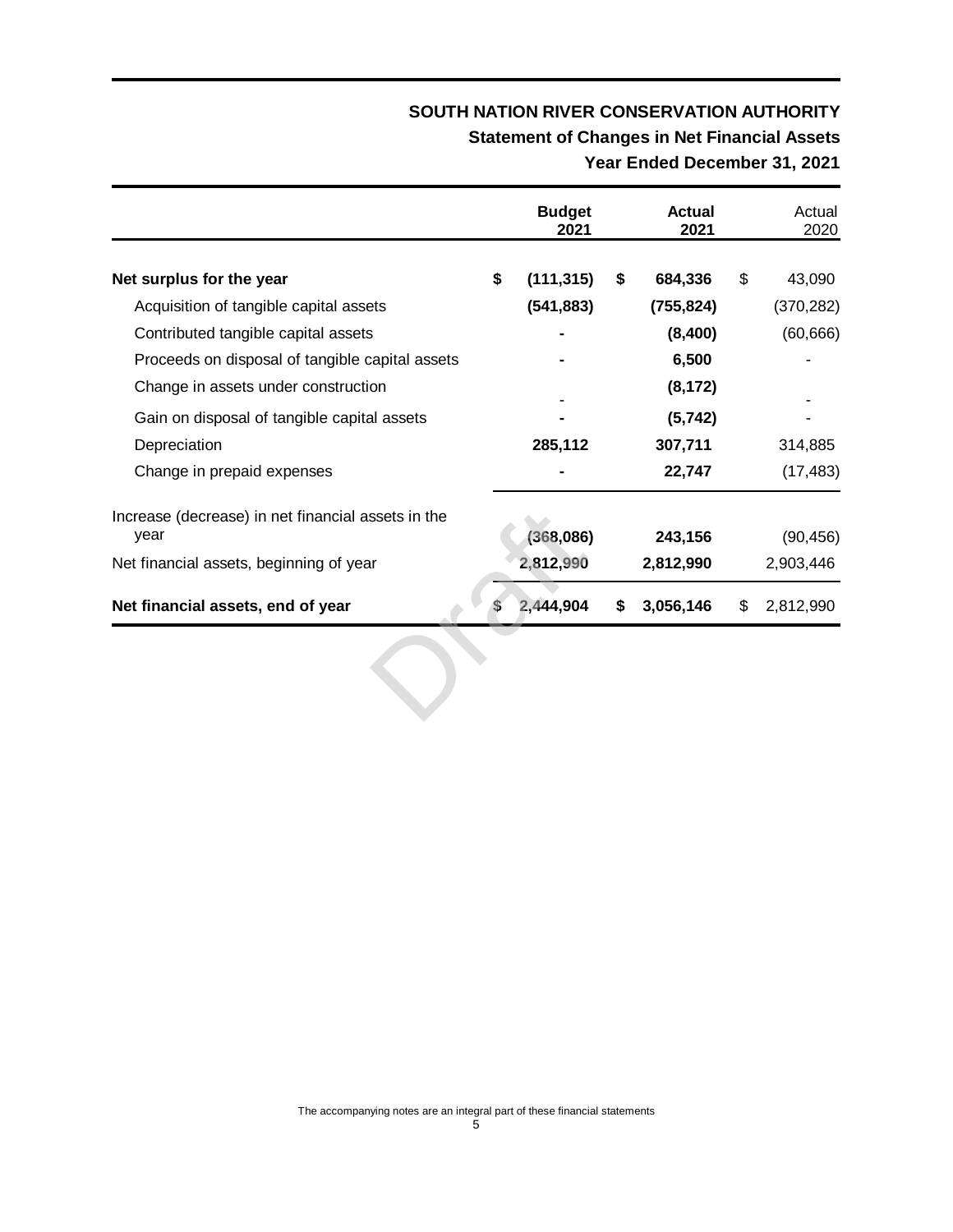## **SOUTH NATION RIVER CONSERVATION AUTHORITY Statement of Continuity of Reserves Year Ended December 31, 2021**

|                                    | Balance,<br>beginning of<br>vear |    | From<br>operations | To operations |         | Balance, end<br>of year |
|------------------------------------|----------------------------------|----|--------------------|---------------|---------|-------------------------|
| <b>RESERVES</b>                    |                                  |    |                    |               |         |                         |
| Operating                          | \$<br>917,546                    | \$ | 118,492            | \$            |         | \$<br>1,036,038         |
| Capital projects                   | 940,371                          |    | 170,327            |               |         | 1,110,698               |
| Stabilization                      |                                  |    | 188,685            |               |         | 188,685                 |
| <b>Water Control Structure</b>     | 133,350                          |    | 5,951              |               |         | 139,301                 |
| Sewage systems<br>inspections      | 68,666                           |    | 130,072            |               |         | 198,738                 |
| Dr. Jackson - Forestry<br>programs | 10,705                           |    | 75                 |               |         | 10,780                  |
| <b>Findlay Creek</b>               | 272,864                          |    | 1,903              |               | 1,949   | 272,818                 |
| <b>Environmental Projects</b>      | 33,458                           |    | 2,517              |               | 6,500   | 29,475                  |
| MNR revenue sharing                | 156,142                          |    | 590                |               | 143,781 | 12,951                  |
| School programs                    | 2,324                            |    | 16                 |               |         | 2,340                   |
| Land acquisition - forestry        | 46,799                           |    | 328                |               |         | 47,127                  |
| Memorial fund                      | 58,307                           |    | 405                |               | 982     | 57,730                  |
| Year ended December 31,<br>2021    | \$<br>2,640,532                  | \$ | 619,361            | \$            | 153,212 | \$<br>3,106,681         |
| Year ended December 31,<br>2020    | \$<br>2,600,371                  | \$ | 100,436            | \$            | 60,275  | \$<br>2,640,532         |

The accompanying notes are an integral part of these financial statements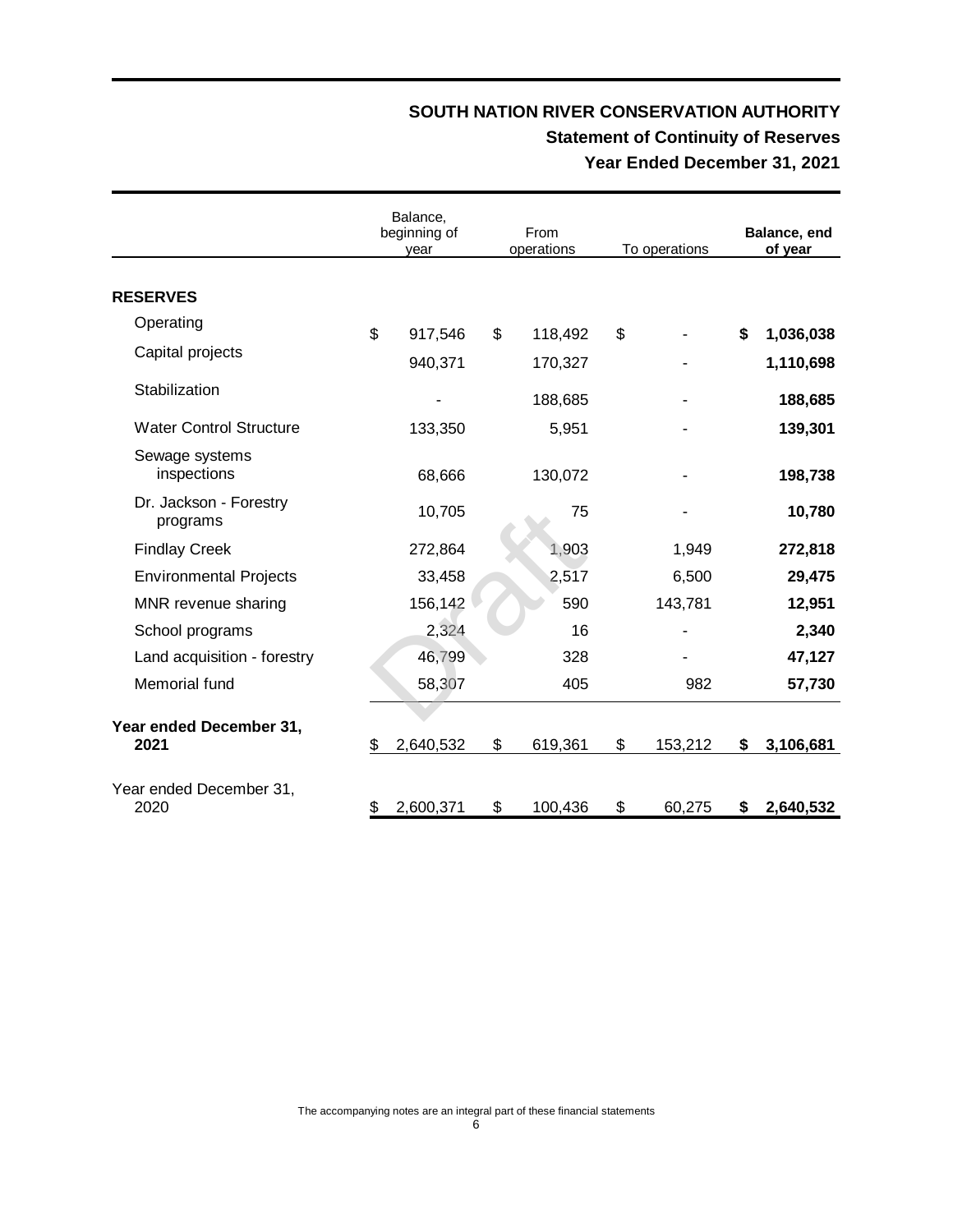# **Statement of Operations**

**Year Ended December 31, 2021**

|                                                                                                                                                                                                                                             | <b>Budget</b><br><b>Actual</b><br>2021<br>2021                                             |    | Actual<br>2020                                                                         |                                                                                             |
|---------------------------------------------------------------------------------------------------------------------------------------------------------------------------------------------------------------------------------------------|--------------------------------------------------------------------------------------------|----|----------------------------------------------------------------------------------------|---------------------------------------------------------------------------------------------|
| <b>REVENUE</b><br>Ministry of Natural Resources and Forestry<br>Source water protection<br><b>Municipal levies</b><br>Special levies<br>Federal - other funding<br>Provincial - other funding<br>Municipal - other funding<br>Other sources | \$<br>91,070<br>85,262<br>3,629,611<br>828,016<br>53,325<br>76,335<br>524,920<br>1,569,452 | \$ | 91,070<br>101,875<br>3,629,611<br>767,978<br>352,505<br>73,062<br>510,846<br>1,688,867 | \$<br>91,070<br>92,331<br>3,492,376<br>628,006<br>281,032<br>51,317<br>429,702<br>1,236,199 |
| <b>TOTAL OPERATING REVENUE</b>                                                                                                                                                                                                              | 6,857,991                                                                                  |    | 7,215,814                                                                              | 6,302,033                                                                                   |
| <b>RESOURCE MANAGEMENT</b> (Schedule 1)<br>Water response programs<br>Partner programs<br>Projects                                                                                                                                          | 488,642<br>1,021,174<br>390,594<br>1,900,410                                               |    | 198,898<br>1,059,020<br>193,603<br>1,451,521                                           | 467,998<br>958,877<br>76,209<br>1,503,084                                                   |
| <b>PROPERTY &amp; APPROVALS (Schedule 2)</b><br>Property<br>Approvals<br>Projects                                                                                                                                                           | 1,334,280<br>1,188,644<br>485,720                                                          |    | 1,099,888<br>1,368,177<br>695,486                                                      | 1,179,497<br>1,242,995<br>402,396                                                           |
| <b>CORPORATE &amp; COMMUNITY SERVICES (Schedule 3)</b><br>Corporate services<br>Information management and technology<br>Communications and outreach                                                                                        | 3,008,644<br>1,231,269<br>194,900<br>348,971<br>1,775,140                                  |    | 3,163,551<br>1,115,881<br>119,555<br>373,259<br>1,608,695                              | 2,824,888<br>1,146,248<br>146,309<br>323,529<br>1,616,086                                   |
| <b>TOTAL OPERATING EXPENSES</b><br><b>DEPRECIATION</b>                                                                                                                                                                                      | 6,684,194<br>285,112                                                                       |    | 6,223,767<br>307,711                                                                   | 5,944,058<br>314,885                                                                        |
| <b>TOTAL EXPENSES</b>                                                                                                                                                                                                                       | 6,969,306                                                                                  |    | 6,531,478                                                                              | 6,258,943                                                                                   |
| <b>NET SURPLUS</b>                                                                                                                                                                                                                          | (111, 315)                                                                                 |    | 684,336                                                                                | 43,090                                                                                      |
| <b>ACCUMULATED SURPLUS, BEGINNING OF</b><br><b>YEAR</b>                                                                                                                                                                                     | 13,280,027                                                                                 |    | 13,280,027                                                                             | 13,236,937                                                                                  |
| <b>ACCUMULATED SURPLUS, END OF YEAR</b>                                                                                                                                                                                                     | \$13,168,712                                                                               |    | \$13,964,363                                                                           | \$13,280,027                                                                                |

The accompanying notes are an integral part of these financial statements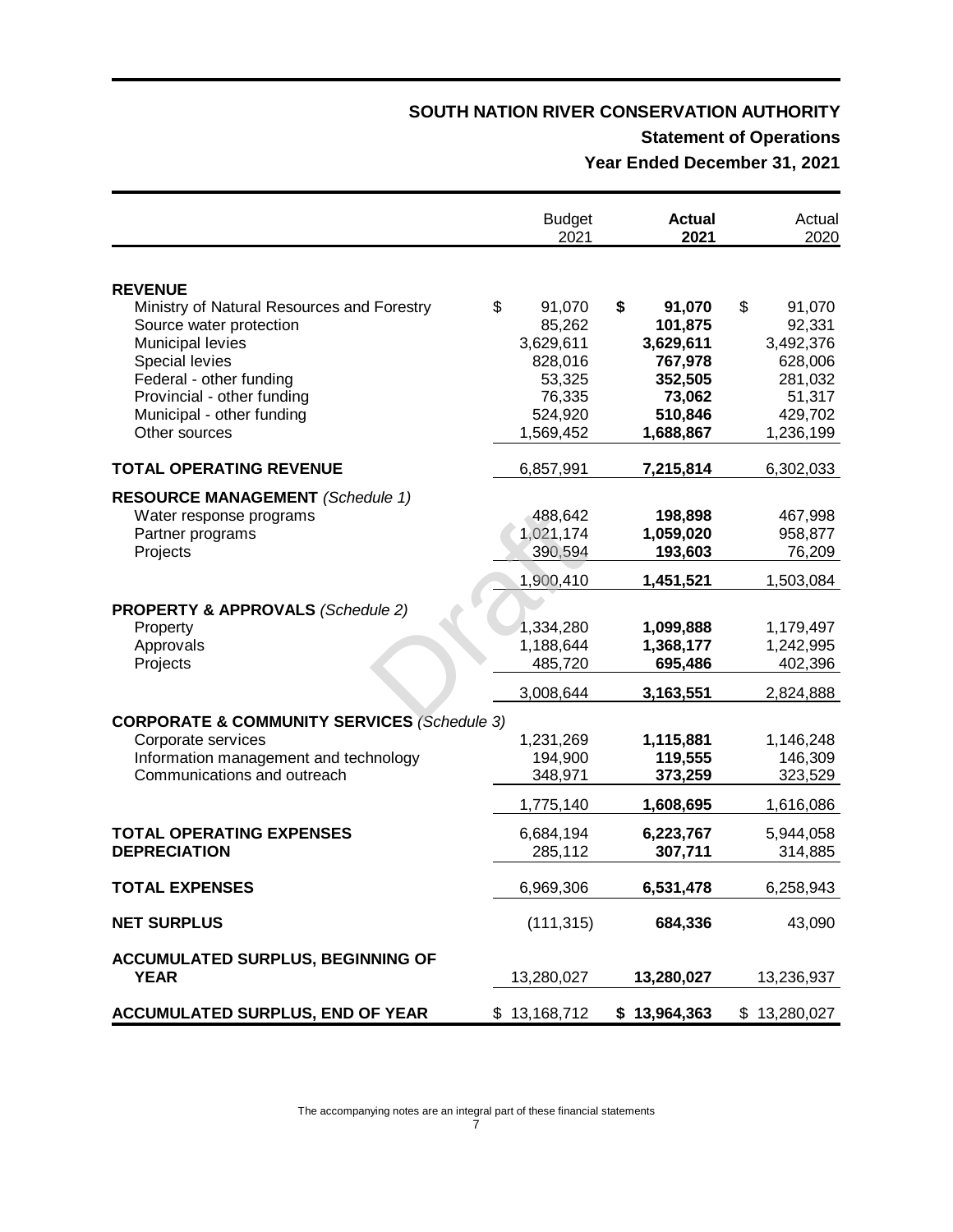### **Statement of Cash Flows Year Ended December 31, 2021**

|                                                                                                                                                                                  | 2021                                                | 2020                                                      |
|----------------------------------------------------------------------------------------------------------------------------------------------------------------------------------|-----------------------------------------------------|-----------------------------------------------------------|
| <b>OPERATING ACTIVITIES</b><br>Net surplus                                                                                                                                       | \$<br>684,336                                       | \$<br>43,090                                              |
| Items not affecting cash:<br>Depreciation<br>Contributed tangible capital assets<br>Gain on disposal of tangible capital assets                                                  | 307,711<br>(8,400)<br>(5, 742)                      | 314,885<br>(60, 666)                                      |
|                                                                                                                                                                                  | 977,905                                             | 297,309                                                   |
| Changes in non-cash working capital:<br>Accounts receivable<br>Receivable from municipalities<br>Accounts payable and accrued liabilities<br>Deferred income<br>Prepaid expenses | 169,261<br>57,520<br>(76, 227)<br>477,914<br>22,747 | (438, 042)<br>53,739<br>(34, 932)<br>138,581<br>(17, 483) |
|                                                                                                                                                                                  | 651,215                                             | (298, 137)                                                |
| Cash flow from (used by) operating activities                                                                                                                                    | 1,629,120                                           | (828)                                                     |
| <b>CAPITAL ACTIVITIES</b><br>Purchase of tangible capital assets<br>Purchase of tangible capital assets under construction<br>Proceeds on disposal of tangible capital assets    | (755, 824)<br>(8, 172)<br>6,500                     | (370, 282)                                                |
| Cash flow used by capital activities                                                                                                                                             | (757,496)                                           | (370,282)                                                 |
| <b>INCREASE (DECREASE) IN CASH FLOW</b>                                                                                                                                          | 871,624                                             | (371, 110)                                                |
| <b>CASH - BEGINNING OF YEAR</b>                                                                                                                                                  | 2,835,543                                           | 3,206,597                                                 |
| <b>CASH - END OF YEAR</b>                                                                                                                                                        | \$<br>3,707,167                                     | \$<br>2,835,543                                           |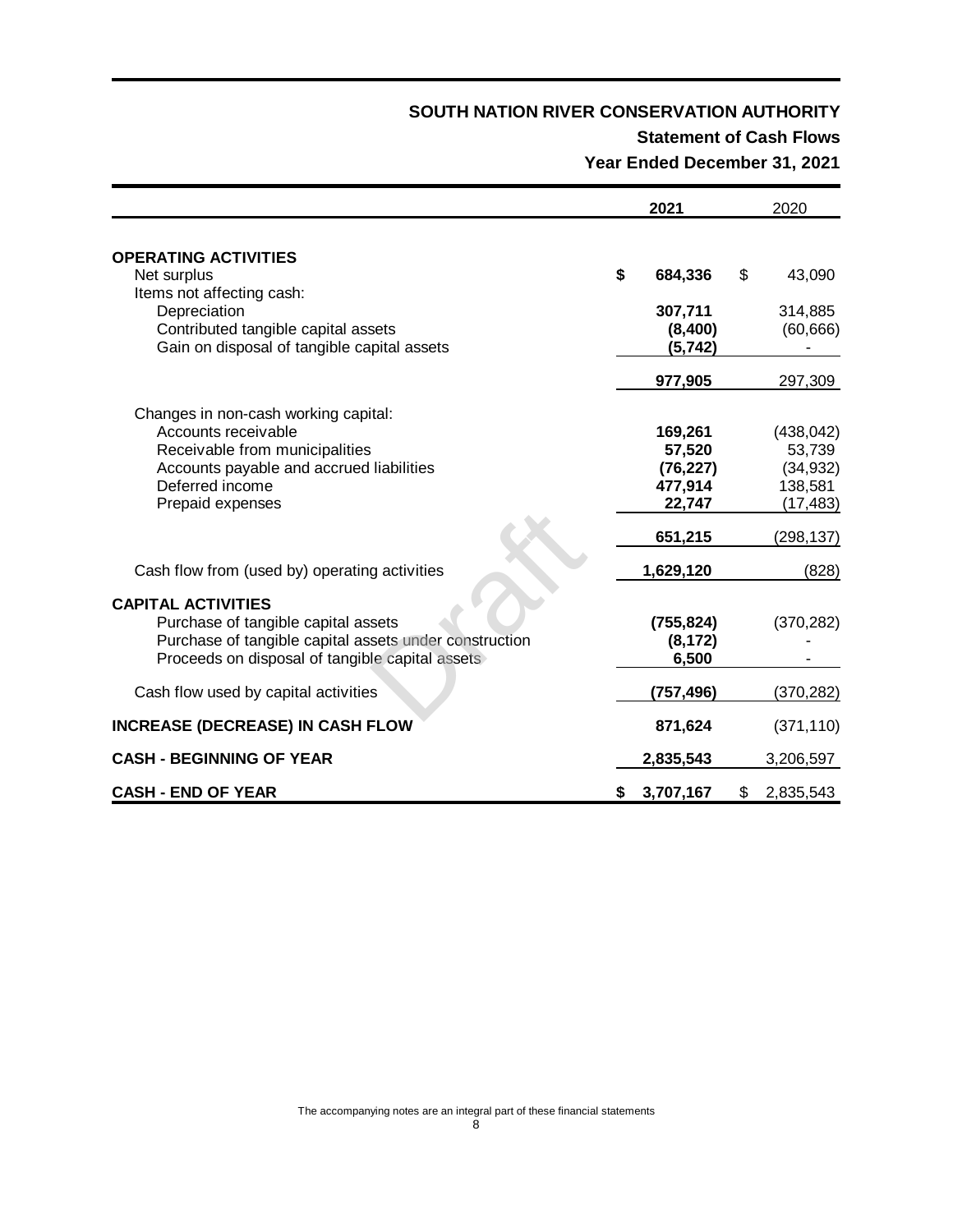### **Notes to Financial Statements Year Ended December 31, 2021**

#### **1. DESCRIPTION OF BUSINESS**

The South Nation River Conservation Authority (the "Authority") is established under the Conservation Authorities Act - Ontario. It acts as the agent for water and land conservation and management for its member municipalities.

The Authority is a registered charity and, as such, is exempt from income tax and may issue tax receipts to donors.

#### **2. SUMMARY OF SIGNIFICANT ACCOUNTING POLICIES**

#### **Significant Accounting Policies**

The financial statements of the Authority are the responsibility of and prepared by management in accordance with the Canadian public sector accounting standards.

Revenue and expenditures are recorded on the accrual basis of accounting. The accrual basis of accounting recognizes revenue as it becomes available and measurable and an expenditure is recognized when incurred and measurable as a result of the receipt of goods or services and the creation of a legal obligation to pay.

#### Cash and cash equivalents

Cash includes cash held in banks and cash on hand.

#### Financial instruments policy

The financial statements of the Authority are the representations of management prepared in accordance with the Chartered Professional Accountants of Canada Public Sector Handbook, that sets out generally accepted accounting principles for public sector organizations in Canada. The financial statements have been prepared in accordance with Canadian Public Sector Accounting Standards. France as a result of the reasonable and<br>measurable as a result of the reasonal<br>same and cash on hand.<br>The Authority are the representation of Categorian Accountants of Categorian

#### Deferred income

The Authority receives certain amounts from other entities, the proceeds of which may only be used in the conduct of certain programs or completion of specific work. Further, certain user charges and fees are collected but for which the related services have yet to be performed. These amounts are recognized as revenue when the related expenditures are incurred or services performed.

#### Reserves

Reserves for future expenditures and contingencies are established as required at the discretion of the members of the Board of Directors of the Authority. Increases or decreases in these reserves are made by appropriations to or from reserves.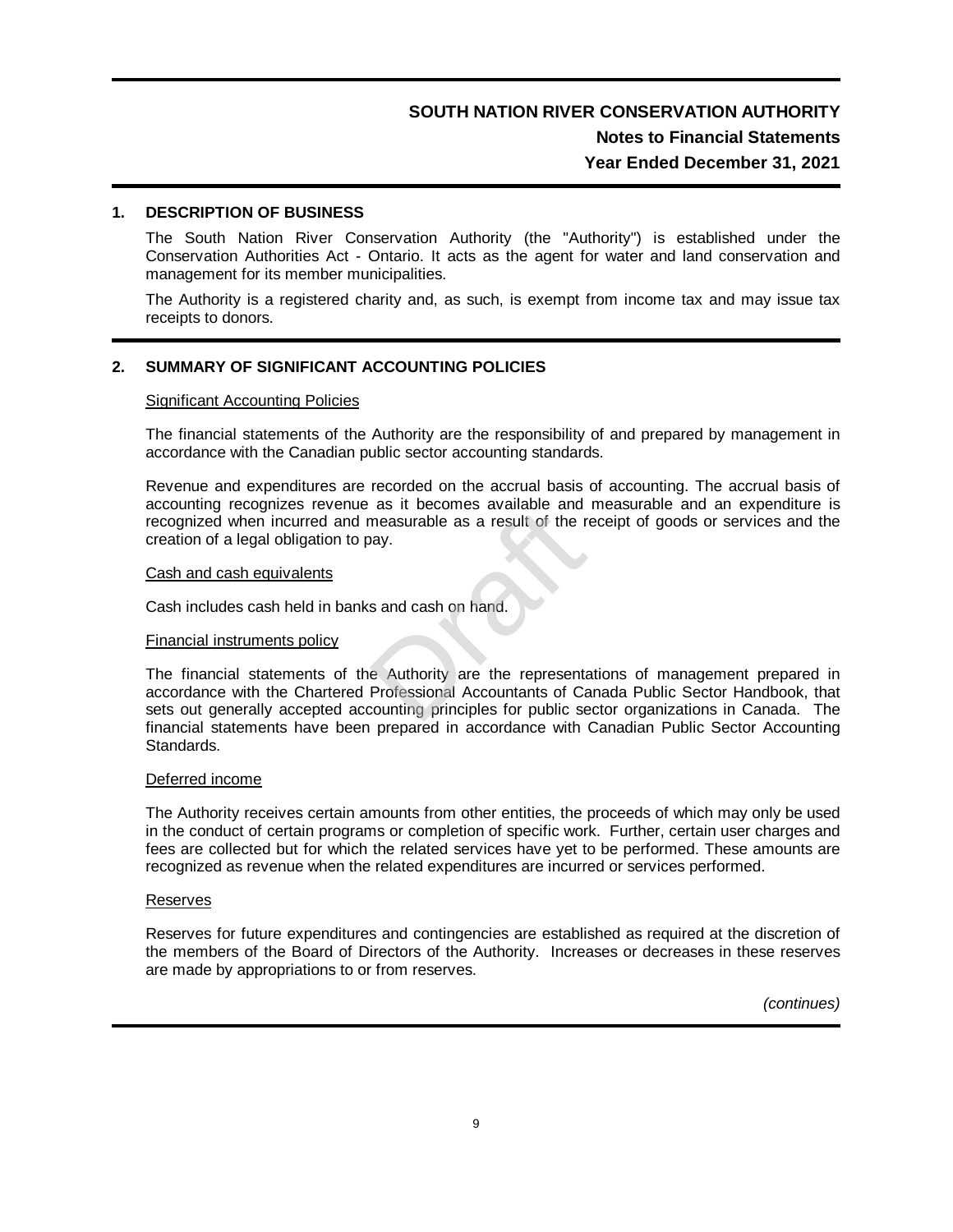#### **2. SUMMARY OF SIGNIFICANT ACCOUNTING POLICIES** *(continued)*

#### Tangible capital assets

Tangible capital assets are stated at cost or deemed cost less accumulated amortization and are amortized over their estimated useful lives on a declining balance basis at the following rates and methods:

| 10 to 40 years straight-line method |
|-------------------------------------|
| 5 to 10 years straight-line method  |
| 10 years straight-line method       |
| 5 to 10 years straight-line method  |
| 3 to 5 years straight-line method   |
| 3 to 5 years straight-line method   |
| 10 to 20 years straight-line method |
|                                     |
| 50 years straight-line method       |
|                                     |

One half of the above rates are used in the year of acquisition.

Tangible capital assets acquired during the year but not placed into use are not amortized until they are placed into use.

Tangible capital assets received as unrestricted contributions are recorded at fair market value at the date of receipt and are also recorded as revenue. Tangible capital assets received as restricted contributions are recorded at fair market value at the date of receipt and are applied directly to accumulated surplus. used in the year of acquisition.<br>
I during the year but not placed<br>
d as unrestricted contributions<br>
recorded as revenue. Tangible<br>
air market value at the date of<br>
ws its tangible capital assets to  $\epsilon$ 

The organization regularly reviews its tangible capital assets to eliminate obsolete items

The organization has capitalization thresholds. For all additions of tangible capital assets, including pooled assets, the following capitalization thresholds apply: Land improvements, buildings, and flood control structures - \$10,000; all other tangible capital assets - \$5,000.

#### Revenue Recognition

The Authority follows the deferral method of accounting for contributions. Government assistance is recorded as revenue when eligible claims are determined and the expenditure incurred. Levies on member municipalities are recorded after Board of Directors' approval and recorded as revenue in the year levied. When revenue from special programs is received in advance of the related expenditure, such revenue is deferred until the year in which the expenditure is incurred.

#### Donated materials and services

Donated materials and services are recorded at fair market value if they would otherwise have been purchased.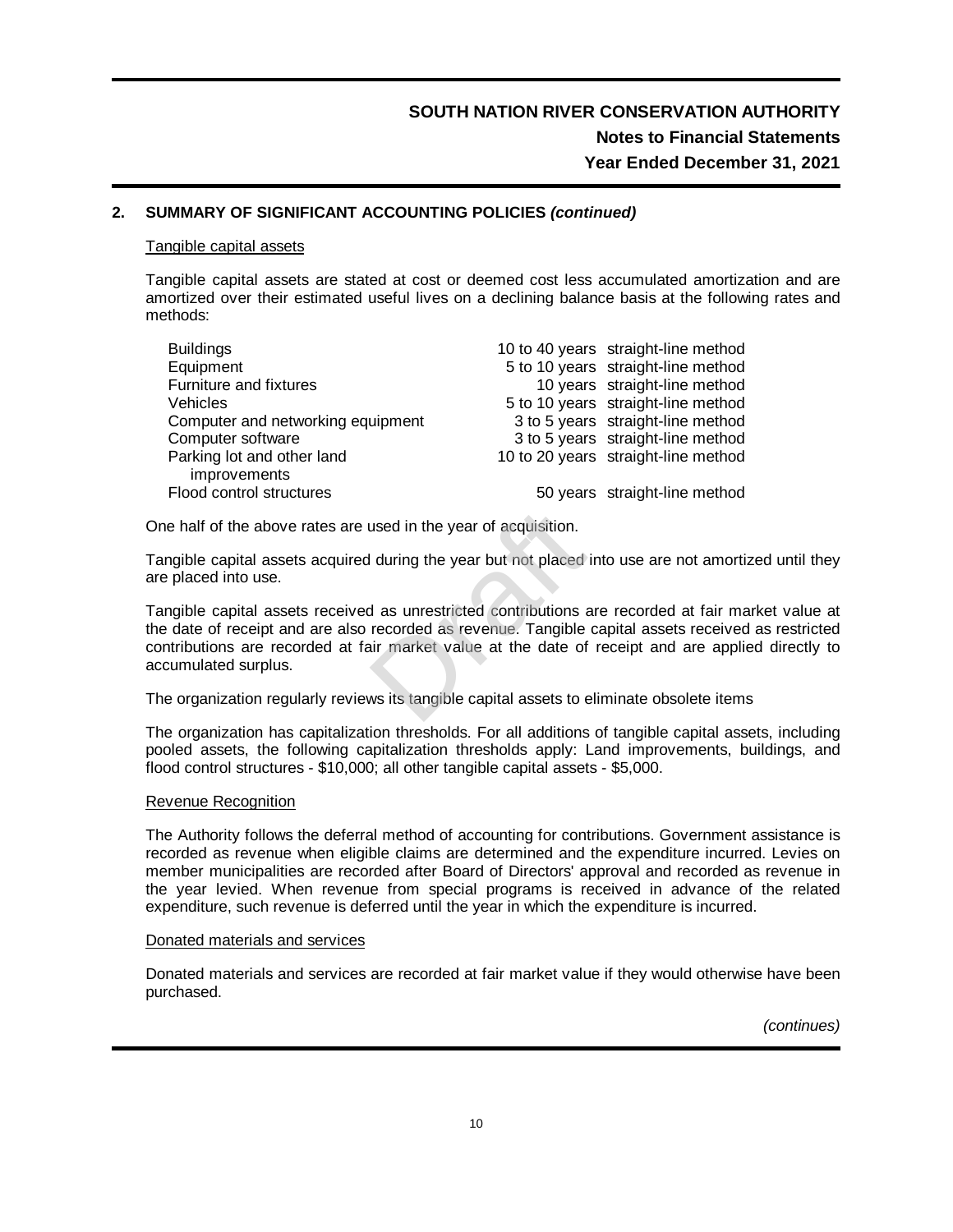#### **2. SUMMARY OF SIGNIFICANT ACCOUNTING POLICIES** *(continued)*

#### Contributed services

Volunteers contribute a significant amount of their time each year. Due to the difficulty in determining their fair value, contributed services are not recognized in the financial statements.

#### Pension Plan

The Authority accounts for its participation in the Ontario Municipal Employees Retirement Systems (OMERS) as a defined benefit pension plan.

#### Use of Estimates

Since precise determination of many assets and liabilities is dependant upon future events, the preparation of periodic financial statements necessarily involves the use of estimates and assumptions. These have been made using careful judgments. Actual results could differ from management's best estimates as additional information becomes available in the future. These estimates and assumptions are reviewed periodically and, as adjustments become necessary, they are reported in the periods in which they become known. Areas where estimations are used include accrued liabilities, deferred revenue, useful life of tangible capital assets and allowance for doubtful accounts. as additional information becomeviewed periodically and, as a hich they become known. Areas<br>sinue, useful life of tangible capit<br>ous risks through its financial in monitor, evaluate and manage<br>Authority's risk exposure and

#### **3. FINANCIAL INSTRUMENTS**

The Authority is exposed to various risks through its financial instruments and has a comprehensive risk management framework to monitor, evaluate and manage these risks. The following analysis provides information about the Authority's risk exposure and concentration as of December 31, 2021.

#### Credit risk

Credit risk arises from the potential that a counter party will fail to perform its obligations. The Authority is exposed to credit risk from customers. In order to reduce its credit risk, the Authority reviews a new customer's credit history before extending credit and conducts regular reviews of its existing customers' credit performance. An allowance for doubtful accounts is established based upon factors surrounding the credit risk of specific accounts, historical trends and other information. The Authority is exposed to a high concentration of credit risk as one entity represents 67% of accounts receivable and one entity represents 93% of receivable from municipalities (Note 4). The Authority has deemed all amounts receivable at year end to be collectible. There has been no change to the risk exposure from the prior year.

#### Liquidity risk

Liquidity risk is the risk that an entity will encounter difficulty in meeting obligations associated with financial liabilities. The Authority is exposed to this risk mainly in respect of its receipt of funds from its customers and other related sources, long-term debt, obligations under capital leases, contributions to the pension plan, and accounts payable.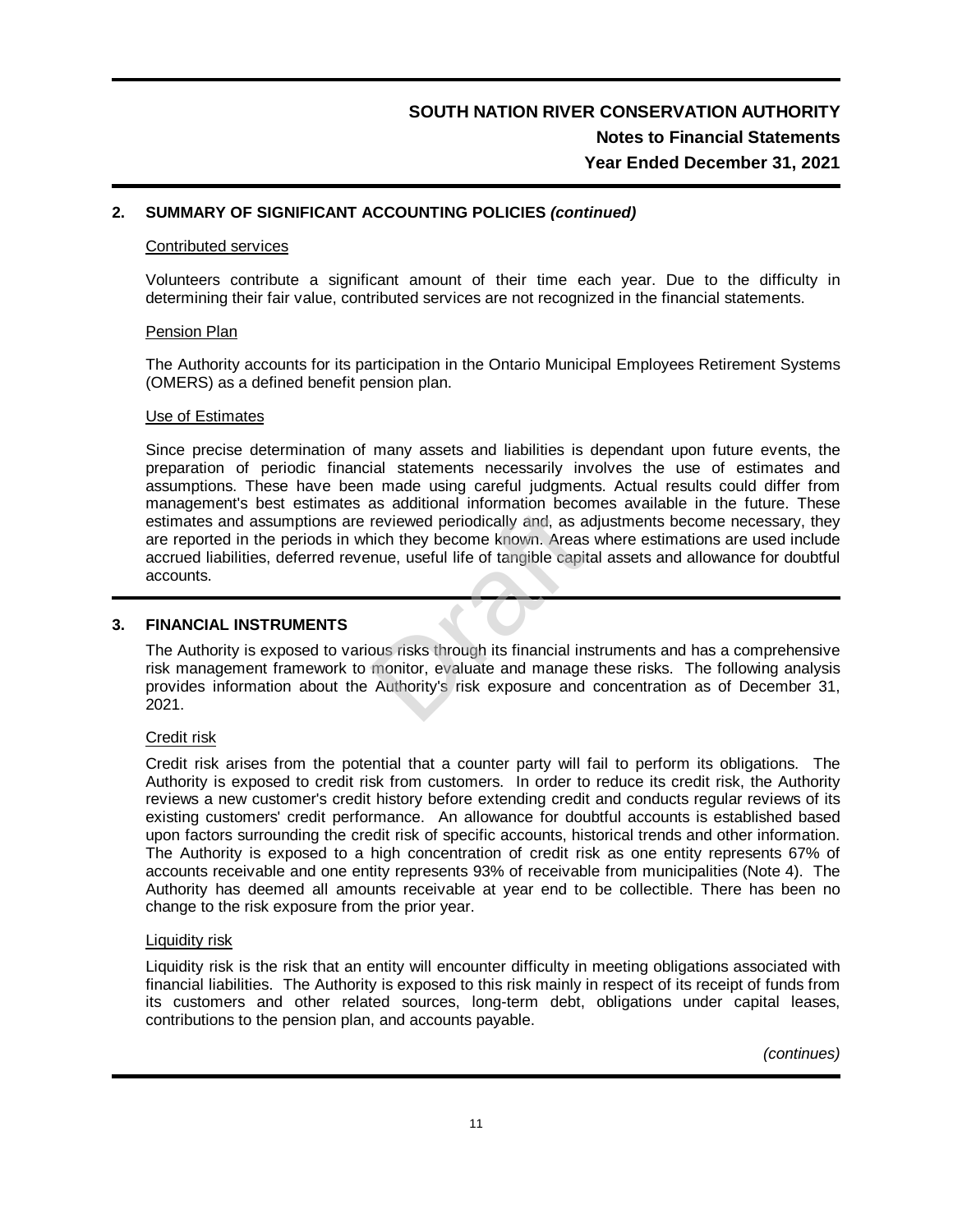## **SOUTH NATION RIVER CONSERVATION AUTHORITY Notes to Financial Statements Year Ended December 31, 2021**

#### **3. FINANCIAL INSTRUMENTS** *(continued)*

#### Market risk

Market risk is the risk that the fair value or future cash flows of a financial instrument will fluctuate because of changes in market prices. Market risk comprises three types of risk: currency rate risk, interest rate risk and other price risk. The Authority is mainly exposed to XXX risk and XXX risk.

#### Interest rate risk

Interest rate risk is the risk that the value of a financial instrument might be adversely affected by a change in the interest rates. In seeking to minimize the risks from interest rate fluctuations, the Authority manages exposure through its normal operating and financing activities. The Authority is exposed to interest rate risk primarily through its floating interest rate bank indebtedness and credit facilities.

Unless otherwise noted, it is management's opinion that the Authority is not exposed to significant other price risks arising from these financial instruments.

| 4. | <b>RECEIVABLE FROM MUNICIPALITIES</b>                                                                                                                                                                                                |                                                                |   |         |
|----|--------------------------------------------------------------------------------------------------------------------------------------------------------------------------------------------------------------------------------------|----------------------------------------------------------------|---|---------|
|    |                                                                                                                                                                                                                                      | 2021                                                           |   | 2020    |
|    | Due from various municipalities for their portion of the funds<br>used to purchase and renovate the head office in Finch.<br>Receivable in blended payments with interest charged at<br>approximately prime less 1.00%, due in 2027. | 366,985                                                        | S | 424,505 |
|    | Principal repayment terms are approximately:                                                                                                                                                                                         |                                                                |   |         |
|    | 2022<br>2023<br>2024<br>2025<br>2026<br>Thereafter                                                                                                                                                                                   | \$<br>58,531<br>59,560<br>60,607<br>61,672<br>62,756<br>63,859 |   |         |
|    |                                                                                                                                                                                                                                      | 366,985                                                        |   |         |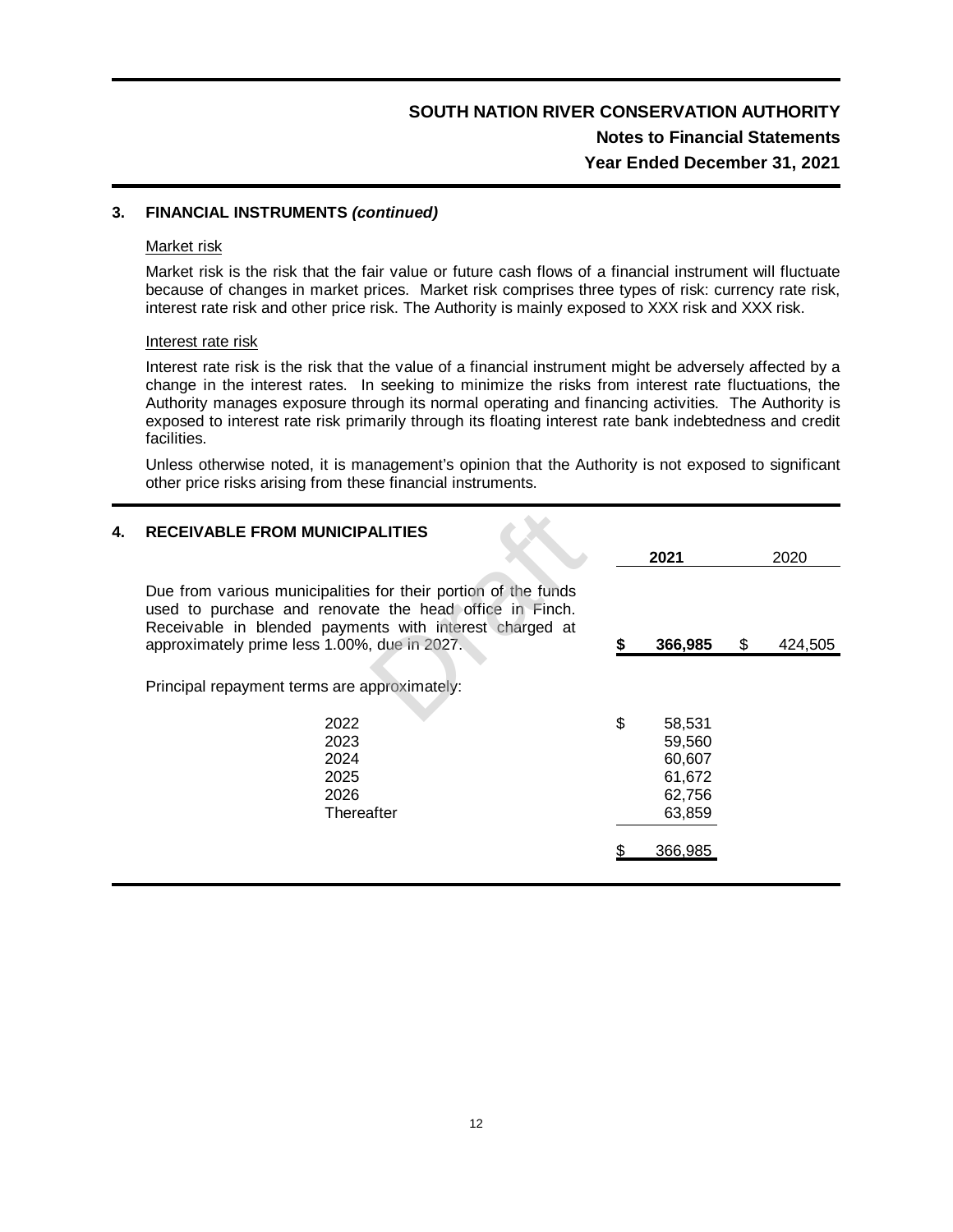## **SOUTH NATION RIVER CONSERVATION AUTHORITY Notes to Financial Statements Year Ended December 31, 2021**

#### **5. DEFERRED INCOME**

|                                           | Balance,<br>beginning of |                             |                   |    |           |
|-------------------------------------------|--------------------------|-----------------------------|-------------------|----|-----------|
|                                           | vear                     | Funds received Funds earned |                   |    | 2021      |
| Resource Management                       |                          |                             |                   |    |           |
| Partner programs                          | \$<br>299,810            | \$<br>870,643               | \$<br>(751, 366)  | S. | 419,087   |
| Projects                                  | 166,616                  | 81,236                      | (79, 677)         |    | 168,175   |
|                                           | 466,426                  | 951,879                     | (831, 043)        |    | 587,262   |
| <b>Property &amp; Approvals</b>           |                          |                             |                   |    |           |
| Buildings & infrastructures               | 7,894                    | 4,214                       | (12, 108)         |    |           |
| Community lands                           | 474,526                  | 463,136                     | (428, 229)        |    | 509,433   |
| Development review                        | 29,394                   | 534,324                     | (546, 230)        |    | 17,488    |
| Sewage systems review                     | 114,429                  | 444,489                     | (410, 373)        |    | 148,545   |
| Source water protection                   | 11,543                   |                             | (11, 543)         |    |           |
| Projects                                  | 62,424                   | 450,290                     | (373,966)         |    | 138,748   |
|                                           | 700,210                  | 1,896,453                   | (1,782,449)       |    | 814,214   |
| <b>Corporate &amp; Community Services</b> |                          |                             |                   |    |           |
| Corporate services                        |                          | 239,074                     |                   |    | 239,074   |
| Communications & outreach                 | 72,513                   | 4,000                       |                   |    | 76,513    |
|                                           | 72,513                   | 243,074                     |                   |    | 315,587   |
|                                           | \$<br>1,239,149          | \$<br>3,091,406             | \$<br>(2,613,492) | \$ | 1,717,063 |
|                                           |                          |                             |                   |    |           |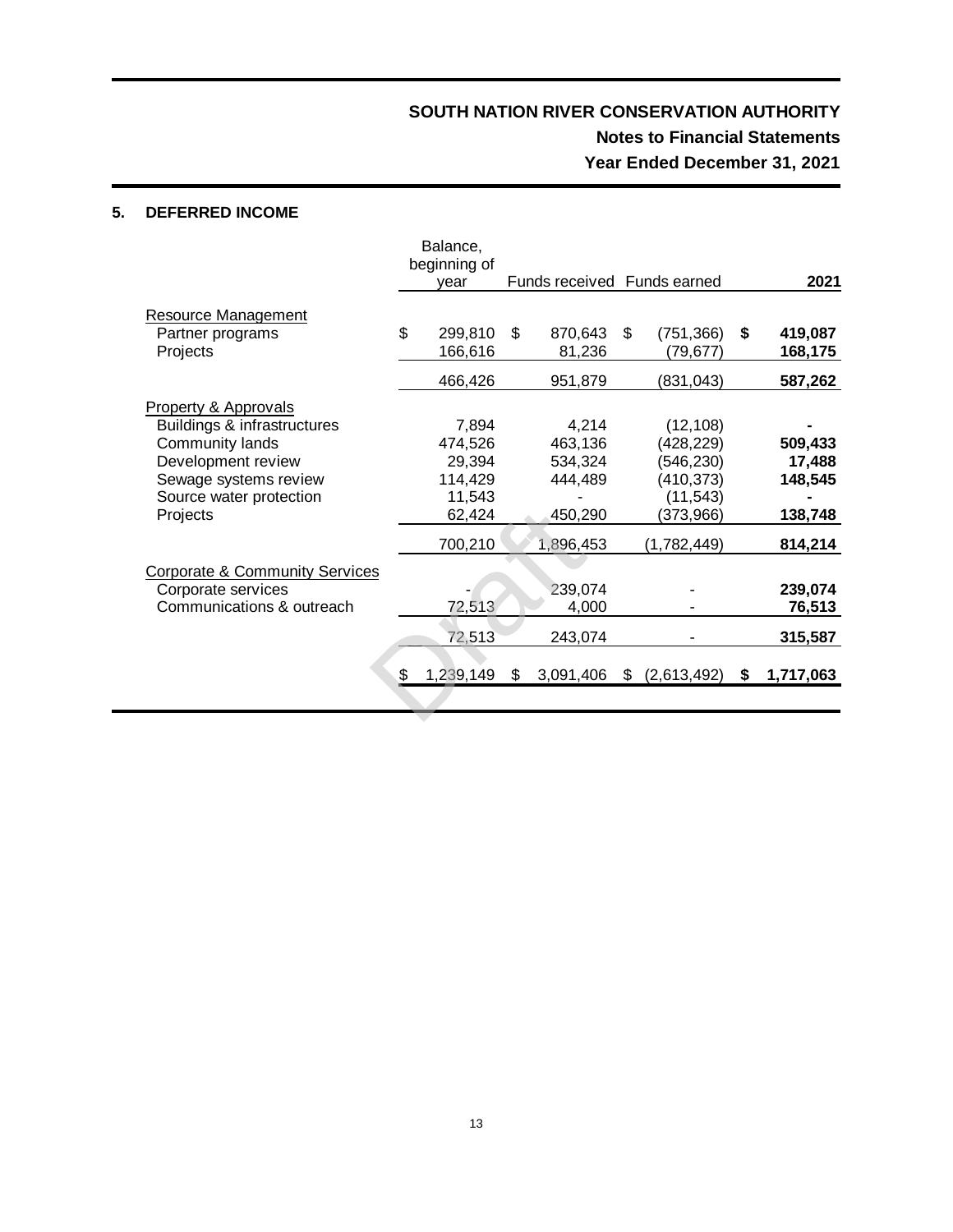### **6. TANGIBLE CAPITAL ASSETS**

|                                      |     | 2020           |     |            |                  | 2021            |
|--------------------------------------|-----|----------------|-----|------------|------------------|-----------------|
| Cost                                 |     | <b>Balance</b> |     | Additions  | <b>Disposals</b> | <b>Balance</b>  |
| Land                                 | \$  | 7,701,243      | \$  | 546,813 \$ |                  | \$<br>8,248,056 |
| <b>Buildings</b>                     |     | 1,247,371      |     |            |                  | 1,247,371       |
| Equipment                            |     | 877,563        |     | 124,648    | 27,818           | 974,393         |
| Furniture and fixtures               |     | 236,462        |     |            |                  | 236,462         |
| Vehicles                             |     | 362,699        |     | 61,617     | 34,153           | 390,163         |
| Computer and networking<br>equipment |     | 600,381        |     | 31,146     |                  | 631,527         |
| Computer software                    |     | 133,927        |     |            |                  | 133,927         |
| Parking lot and other land           |     |                |     |            |                  |                 |
| <i>improvements</i>                  |     | 372,059        |     |            |                  | 372,059         |
| Flood control structures             |     | 4,814,000      |     |            |                  | 4,814,000       |
|                                      | \$. | 16,345,705     | \$. | 764,224 \$ | 61,971           | \$17,047,958    |
|                                      |     |                |     |            | Accumulated      |                 |

|                                                                                                                                                                                                                   | S  | 16,345,705                                                                                | £. | 764,224                                                                       | - \$ | 61,971                                      |    | \$17,047,958                                                                           |
|-------------------------------------------------------------------------------------------------------------------------------------------------------------------------------------------------------------------|----|-------------------------------------------------------------------------------------------|----|-------------------------------------------------------------------------------|------|---------------------------------------------|----|----------------------------------------------------------------------------------------|
| <b>Accumulated Amortization</b>                                                                                                                                                                                   |    | 2020<br>Balance                                                                           |    | Amortization                                                                  |      | Accumulated<br>Amortization<br>on Disposals |    | 2021<br><b>Balance</b>                                                                 |
| <b>Buildings</b><br>Equipment<br>Furniture and fixtures<br><b>Vehicles</b><br>Computer and networking<br>equipment<br>Computer software<br>Parking lot and other land<br>improvements<br>Flood control structures | \$ | 376,232 \$<br>419,441<br>218,126<br>257,302<br>515,852<br>126,129<br>187,927<br>3,850,941 |    | 33,294 \$<br>74,817<br>3,356<br>36,010<br>48,306<br>4,550<br>23,138<br>84,240 |      | 27,818<br>33,395                            | \$ | 409,526<br>466,440<br>221,482<br>259,917<br>564,158<br>130,679<br>211,065<br>3,935,181 |
|                                                                                                                                                                                                                   | \$ | 5,951,950                                                                                 | \$ | 307,711                                                                       | S    | (61, 213)                                   | S  | 6,198,448                                                                              |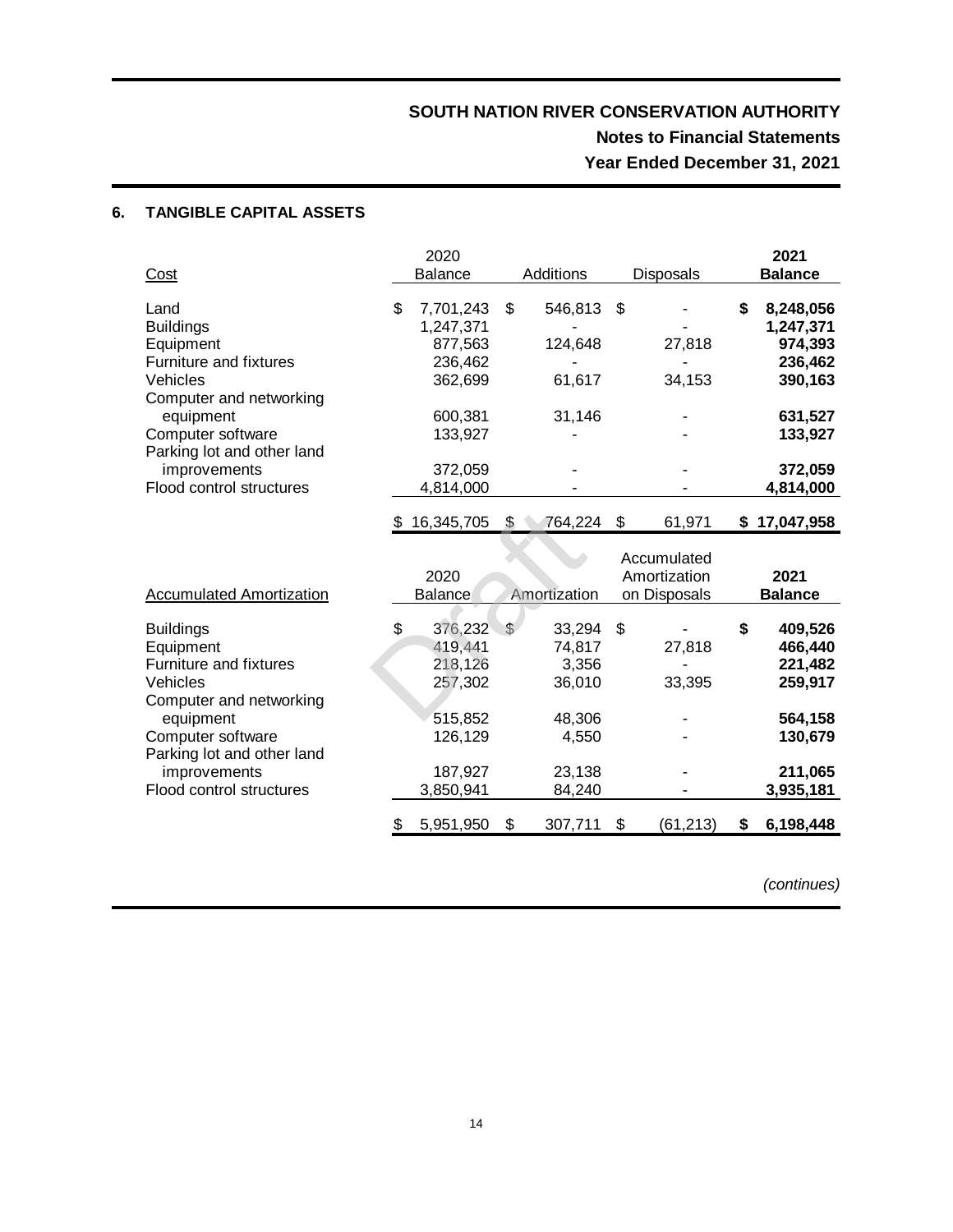### **Notes to Financial Statements Year Ended December 31, 2021**

#### **6. TANGIBLE CAPITAL ASSETS** *(continued)*

| Net book value                                                      |   | 2021                         | 2020                         |
|---------------------------------------------------------------------|---|------------------------------|------------------------------|
| Land<br><b>Buildings</b>                                            | S | 8,248,056<br>837,845         | \$<br>7,701,243<br>871,139   |
| Equipment<br>Furniture and fixtures<br>Vehicles                     |   | 507,953<br>14,980<br>130,246 | 458,122<br>18,336<br>105,397 |
| Computer and networking equipment<br>Computer software              |   | 67,369<br>3.248              | 84.529<br>7,798              |
| Parking lot and other land improvements<br>Flood control structures |   | 160,994<br>878,819           | 184,132<br>963,059           |
|                                                                     |   | 10,849,510                   | \$10,393,755                 |

#### **7. RESERVES**

#### a) Revenue Sharing

In accordance with the Ministry of Natural Resources and Forestry Revenue Sharing Policy, \$590 (2020 - \$2,430) interest received during the year has been transferred to the revenue sharing reserve. istry of Natural Resources and<br>est received during the year has<br>rial Fund<br>shed in 1998 to receive specified<br>emorial Fund.

b) School Programs and Memorial Fund

These reserves were established in 1998 to receive specified donations that are used to fund the School Programs and the Memorial Fund.

#### **8. CONTINGENCIES**

Under the Forestry Act, the Authority may be liable to the Ministry of Natural Resources and Forestry for an amount not greater than 50% of the proceeds from sale of lands for which acquisition grants were received from the Ministry of Natural Resources and Forestry. As of December 31, 2021 management is not aware of any liability in this regard.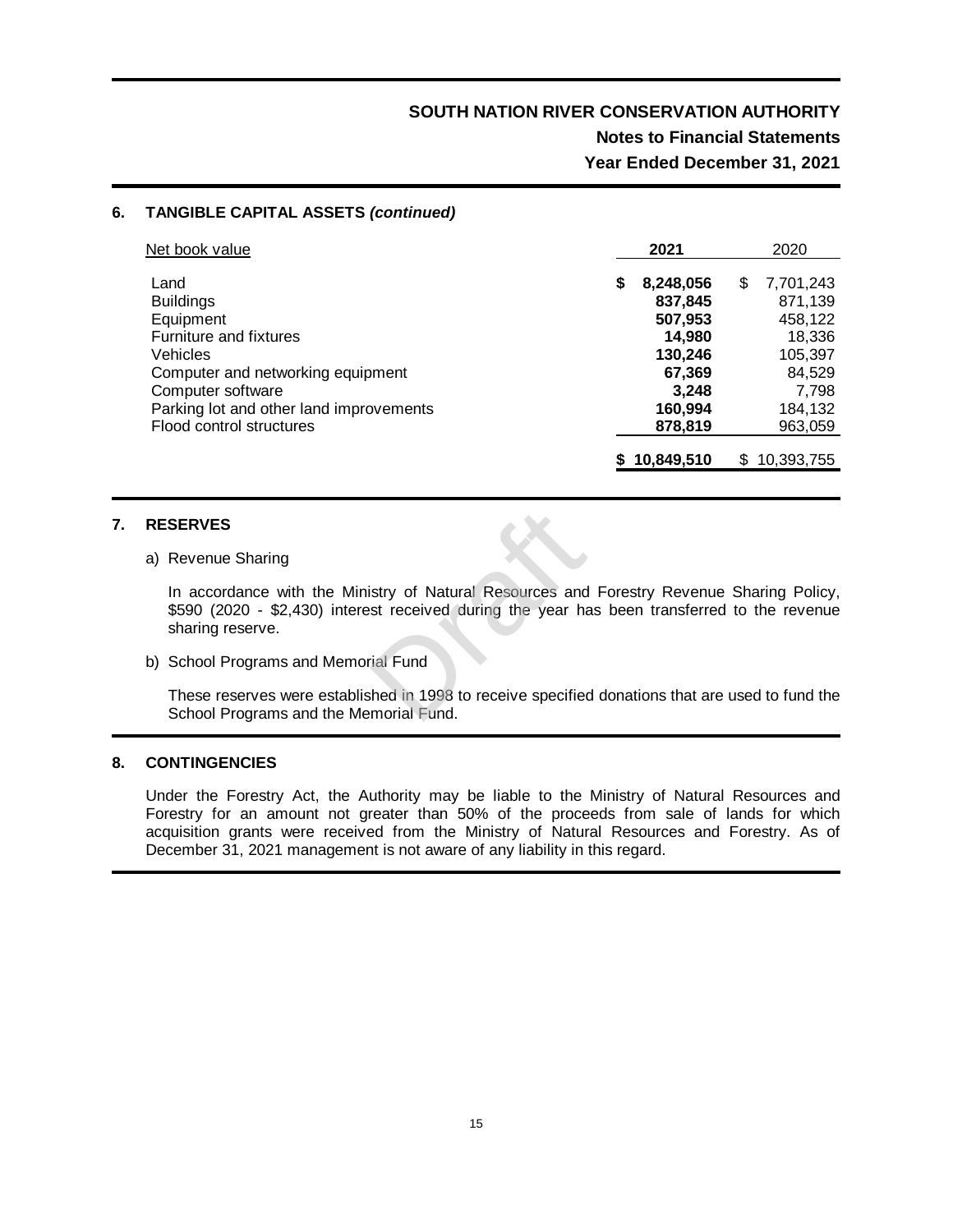## **SOUTH NATION RIVER CONSERVATION AUTHORITY Notes to Financial Statements Year Ended December 31, 2021**

#### **9. CREDIT FACILITIES - ROYAL BANK**

The Authority has an authorized \$1,000,000 revolving demand facility by way of Royal Bank Prime based loans bearing interest at prime less 0.50% and Bankers' Acceptance with an acceptance fee of 0.40%.

This facility is secured by:

a) General security agreement signed by the borrower constituting a first ranking security interest in all personal property of the borrower; and

b) Borrowing resolution.

At year end, \$1,000,000 (2020 - \$1,000,000) was available on this facility.

#### **10. PENSION PLAN**

The Authority makes contributions to the Ontario Municipal Employees Retirement System (OMERS), which is a multi-employer retirement pension plan, on behalf of its eligible employees. The plan is a defined pension benefit plan, which specifies the amount of retirement benefit to be received by the employees based on the length of service and rates of pay. Employers and employees contribute equally to the plan. tions to the Ontario Municip<br>ployer retirement pension plan,<br>penefit plan, which specifies the<br>ased on the length of service<br>the plan.<br>defined benefit pension plan, a<br>ligible organizations and their e<br>of the OMERS pension

As OMERS is a multi-employer defined benefit pension plan, any pension plan surpluses or deficits are a joint responsibility of all eligible organizations and their employees. As a result, the Authority does not recognize any share of the OMERS pension funding deficit of \$3,131,000,000 (2020 - 3,211,000,000) as the Authority's portion of the amounts is not determinable. Contributions made by the Authority to OMERS for 2021 was \$219,755 (2020 - \$209,986).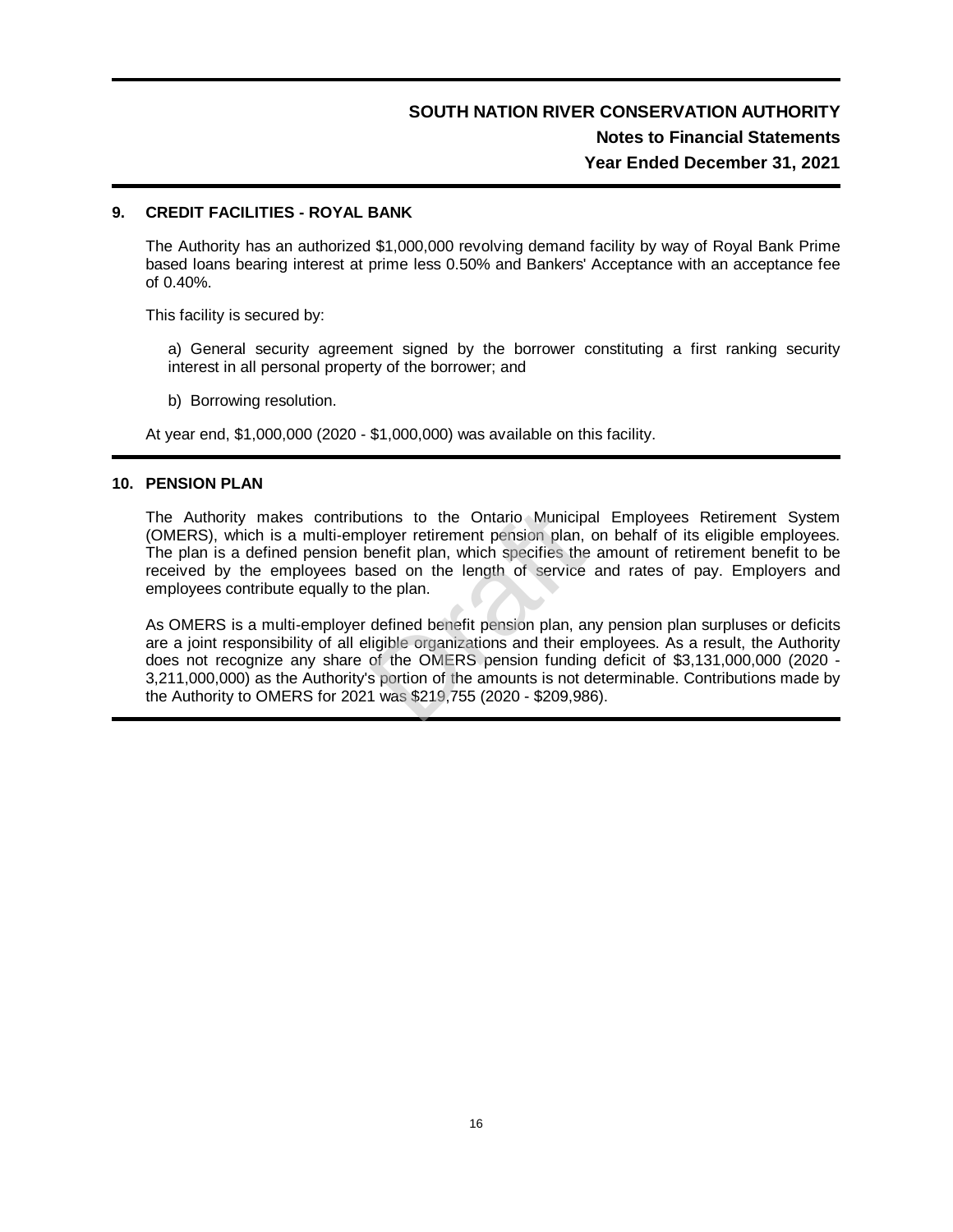## **SOUTH NATION RIVER CONSERVATION AUTHORITY Notes to Financial Statements Year Ended December 31, 2021**

#### **11. ACCUMULATED SURPLUS**

|                                            | 2021         | 2020            |
|--------------------------------------------|--------------|-----------------|
| Accumulated surplus consists of:           |              |                 |
| Tangible capital assets                    | \$10,849,510 | \$10,393,755    |
| Tangible capital assets under construction | 8.172        |                 |
| Reserves                                   | 3,106,681    | 2,640,532       |
| Surplus - operations                       |              | 245,740         |
|                                            | 13,964,363   | 13,280,027<br>S |
|                                            |              |                 |

#### **12. COMPARATIVE FIGURES**

Some of the comparative figures have been reclassified to conform to the current year's presentation.

Draft Com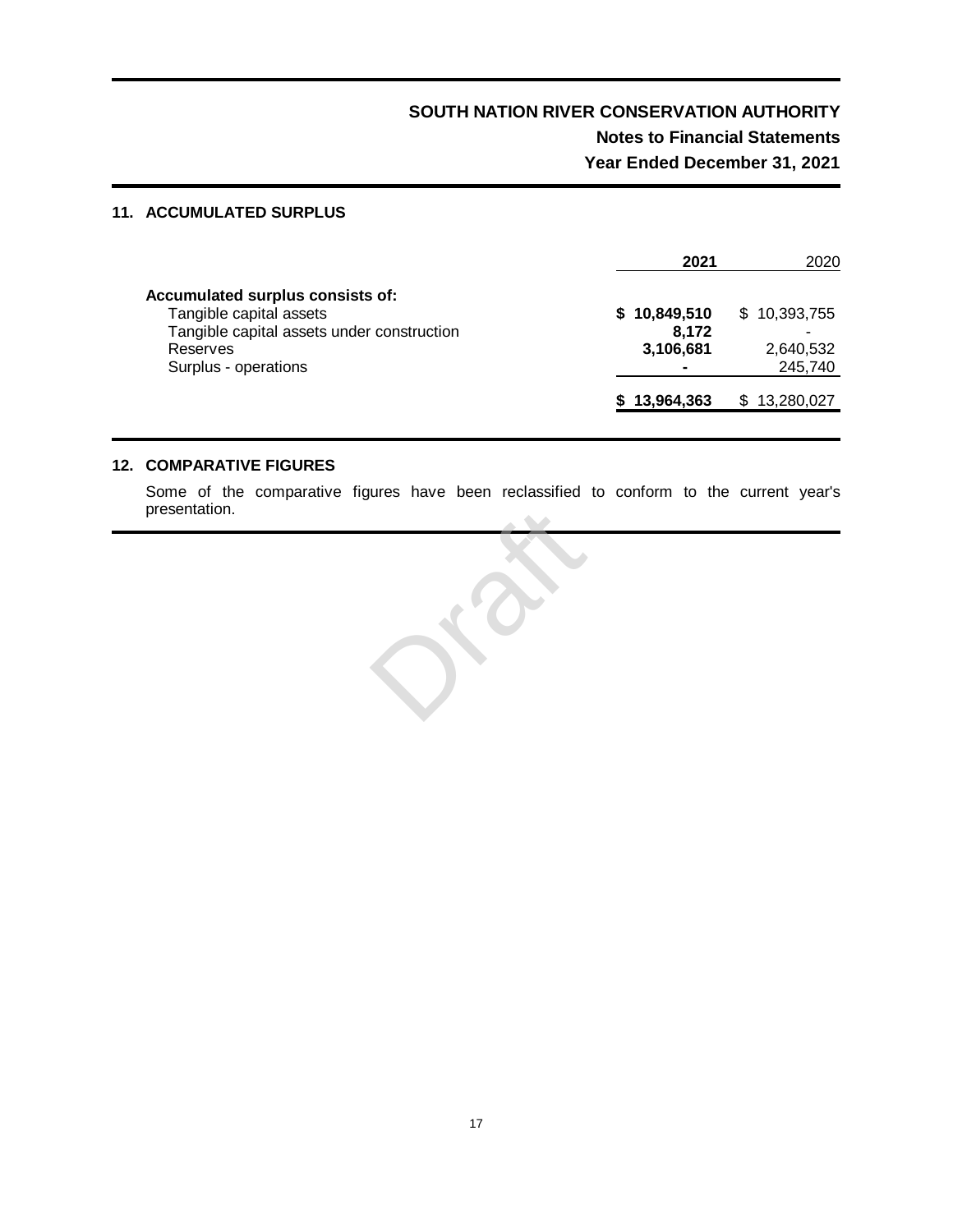### **Resource Management***(Schedule 1)*

**Year Ended December 31, 2021**

|                                     |  |    | 2021      |     | 2020      |  |
|-------------------------------------|--|----|-----------|-----|-----------|--|
| <b>RESOURCE MANAGEMENT</b>          |  |    |           |     |           |  |
| Salaries and employee benefits      |  | \$ | 643,005   | \$. | 736,764   |  |
| Tree planting material and services |  |    | 333,824   |     | 205,839   |  |
| Grants                              |  |    | 326,584   |     | 417,109   |  |
| Contracted and technical service    |  |    | 98,605    |     | 67,314    |  |
| Travel and training                 |  |    | 13,805    |     | 11,130    |  |
| <b>Supplies</b>                     |  |    | 10,814    |     | 14,904    |  |
| Consultants and legal fees          |  |    | 6,238     |     | 27,965    |  |
| Advertising and promotion           |  |    | 5,385     |     | 9,877     |  |
| Equipment repairs and maintenance   |  |    | 4,158     |     | 3,911     |  |
| Vehicle                             |  |    | 3,370     |     | 2,458     |  |
| Leases                              |  |    | 1,760     |     |           |  |
| Program support                     |  |    | 1,586     |     | 1,891     |  |
| Committee meetings                  |  |    | 1,194     |     | 2,369     |  |
| <b>Memberships</b>                  |  |    | 1,169     |     | 1,529     |  |
| Bank charges and interest           |  |    | 24        |     | 24        |  |
|                                     |  |    | 1,451,521 | S   | 1,503,084 |  |

OKO.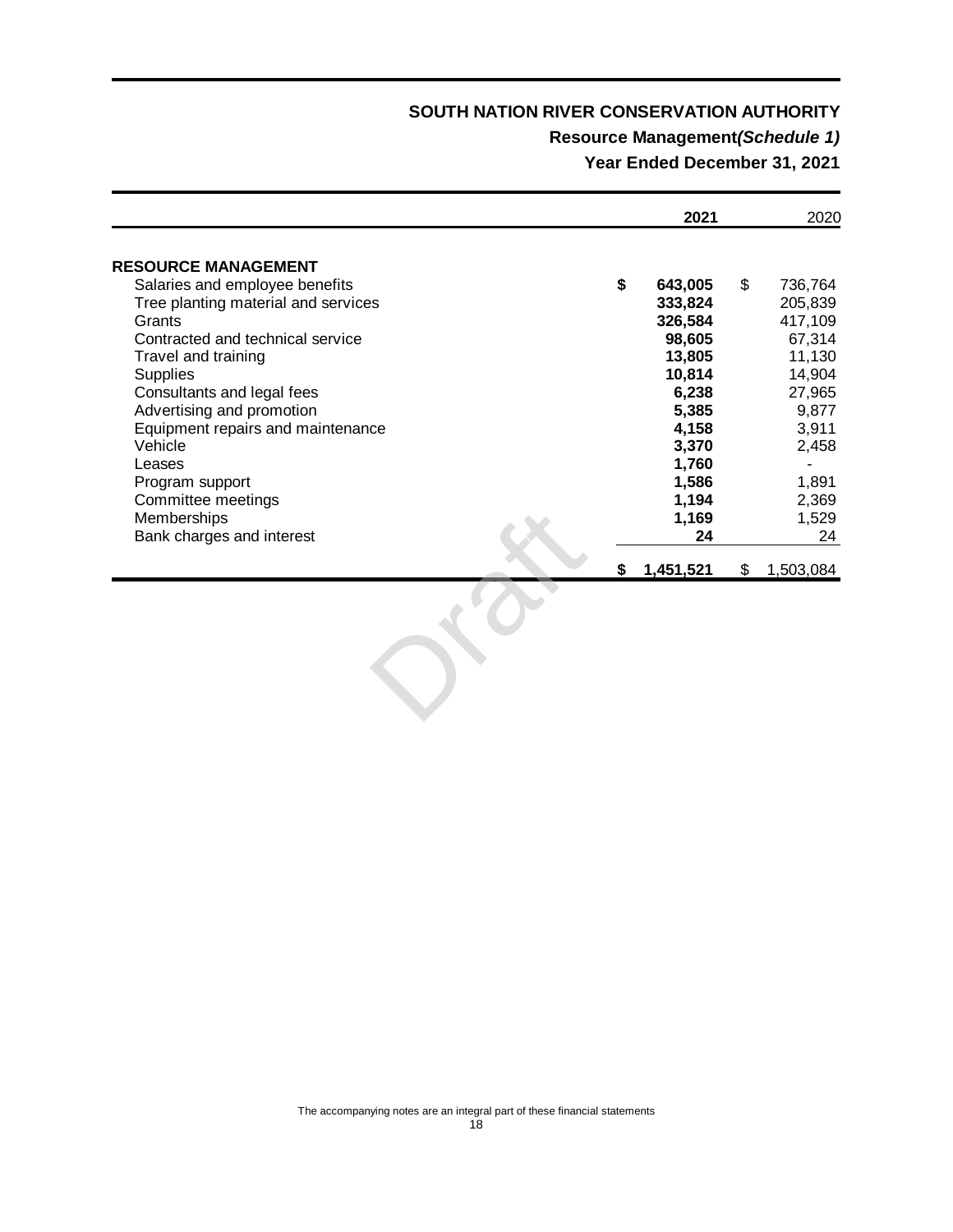## **Property & Approvals** *(Schedule 2)*

**Year Ended December 31, 2021**

|                                        |   | 2021      |    | 2020      |
|----------------------------------------|---|-----------|----|-----------|
| <b>PROPERTY &amp; APPROVALS</b>        |   |           |    |           |
| Salaries and employee benefits         | S | 2,463,458 | \$ | 2,143,822 |
| Contracted and technical service       |   | 279,138   |    | 284,724   |
| <b>Supplies</b>                        |   | 82,163    |    | 105,994   |
| Vehicle                                |   | 78,210    |    | 77,664    |
| Property taxes and drainage assessment |   | 62,157    |    | 59,223    |
| Consultants and legal fees             |   | 60,162    |    | 51,326    |
| Equipment repairs and maintenance      |   | 44,682    |    | 20,348    |
| <b>Utilities</b>                       |   | 34,220    |    | 32,382    |
| Leases                                 |   | 17,137    |    | 12,427    |
| Travel and training                    |   | 15,566    |    | 16,111    |
| Insurance                              |   | 11,063    |    | 7,525     |
| Telephone                              |   | 6,588     |    | 5,735     |
| Advertising and promotion              |   | 5,139     |    | 2,410     |
| Memberships                            |   | 3,541     |    | 3,781     |
| Bank charges and interest              |   | 327       |    | 261       |
| Tree planting material                 |   |           |    | 1,155     |
|                                        | S | 3,163,551 | S  | 2,824,888 |

Or.